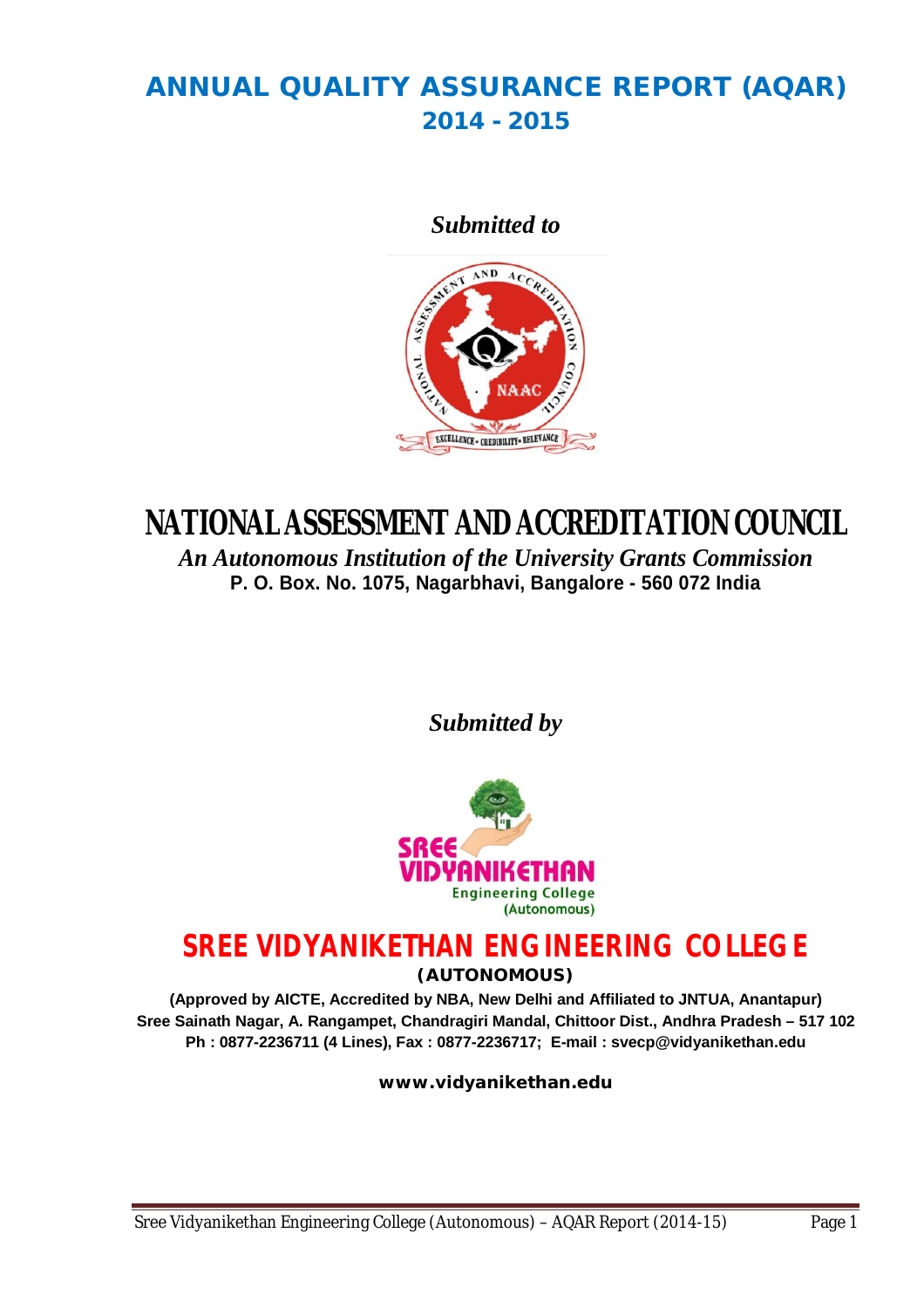# **THE ANNUAL QUALITY ASSURANCE REPORT (AQAR) OF THE IQAC**

|                                      | $PART - A$                                                 |
|--------------------------------------|------------------------------------------------------------|
| 1. Details of the Institution        |                                                            |
| 1.1 Name of the Institution          | <b>Sree Vidyanikethan Engineering College (Autonomous)</b> |
| 1.2 Address Line 1                   | Sree Sainath Nagar, A.Rangampet                            |
| Address Line 2                       | Chandragiri Mandal, Chittoor District                      |
| City/Town                            | Tirupati                                                   |
| <b>State</b>                         | Andhra Pradesh                                             |
| Pin Code                             | 517102                                                     |
| Institution e-mail address           | svecp@vidyanikethan.edu                                    |
| Contact Nos.                         | 0877-2236711 (4 lines)                                     |
| Name of the Head of the Institution: | Dr. P.C. Krishnamachary                                    |
| Tel. No. with STD Code:              | 0877-2236600                                               |
| Mobile:                              | +91-9160999961                                             |
| Name of the IQAC Co-ordinator:       | Mr. B. Narendra Kumar Rao                                  |
| Mobile:                              | +91-9700688450                                             |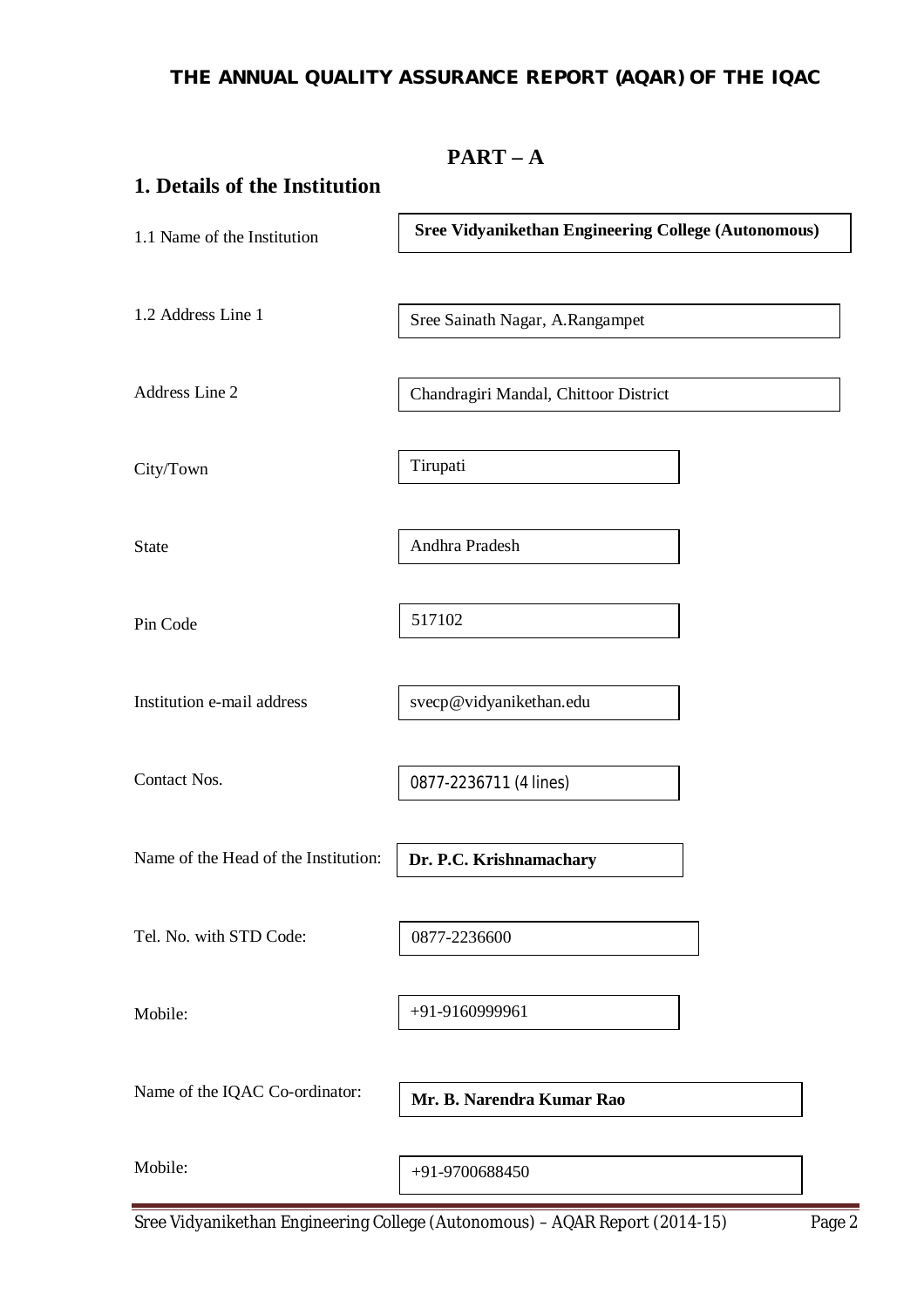IQAC e-mail address:

iqac@vidyanikethan.edu

# **1.3 NAAC Track ID (For ex. MHCOGN 18879) APCOGN 15094**

# **1.4 Website address:**

www.vidyanikethan.edu

Web-link of the AQAR:

http://www.vidyanikethan.edu/engneering/int\_quality\_assurance\_cell \_(IQAC).htm

*For ex. http://www.ladykeanecollege.edu.in/AQAR201213.doc*

# 1.5 Accreditation Details

| Sl. No.        | Cycle       | Grade | <b>CGPA</b> | <b>Year of</b><br><b>Accreditation</b> | <b>Validity Period</b> |
|----------------|-------------|-------|-------------|----------------------------------------|------------------------|
|                | $1st$ Cycle | A     | 3.11        | 2013                                   | 5 Years                |
| $\overline{2}$ | $2nd$ Cycle |       |             |                                        |                        |
| 3              | $3rd$ Cycle |       |             |                                        |                        |
| $\overline{4}$ | $4th$ Cycle |       |             |                                        |                        |

1.6 Date of Establishment of IQAC : DD/MM/YYYY

02-07-2013

2014-15

**1.7 AQAR for the year** *(for example 2010-11)*

i. AQAR submitted on 30/12/2015

- 1**.8 Details of the previous year's AQAR submitted to NAAC after the latest Assessment and Accreditation by NAAC (***(for example AQAR 2010-11submitted to NAAC on 12-10-2011)*
	- ii. AQAR\_\_\_\_\_\_\_\_\_\_\_\_\_\_\_\_\_\_ \_\_\_\_\_\_\_\_\_\_\_\_\_\_\_\_\_\_\_\_\_\_\_ (DD/MM/YYYY) iii. AQAR\_\_\_\_\_\_\_\_\_\_\_\_\_\_\_\_\_\_ \_\_\_\_\_\_\_\_\_\_\_\_\_\_\_\_\_\_\_\_\_\_\_ (DD/MM/YYYY) iv. AQAR\_\_\_\_\_\_\_\_\_\_\_\_\_\_\_\_\_\_ \_\_\_\_\_\_\_\_\_\_\_\_\_\_\_\_\_\_\_\_\_\_\_ (DD/MM/YYYY)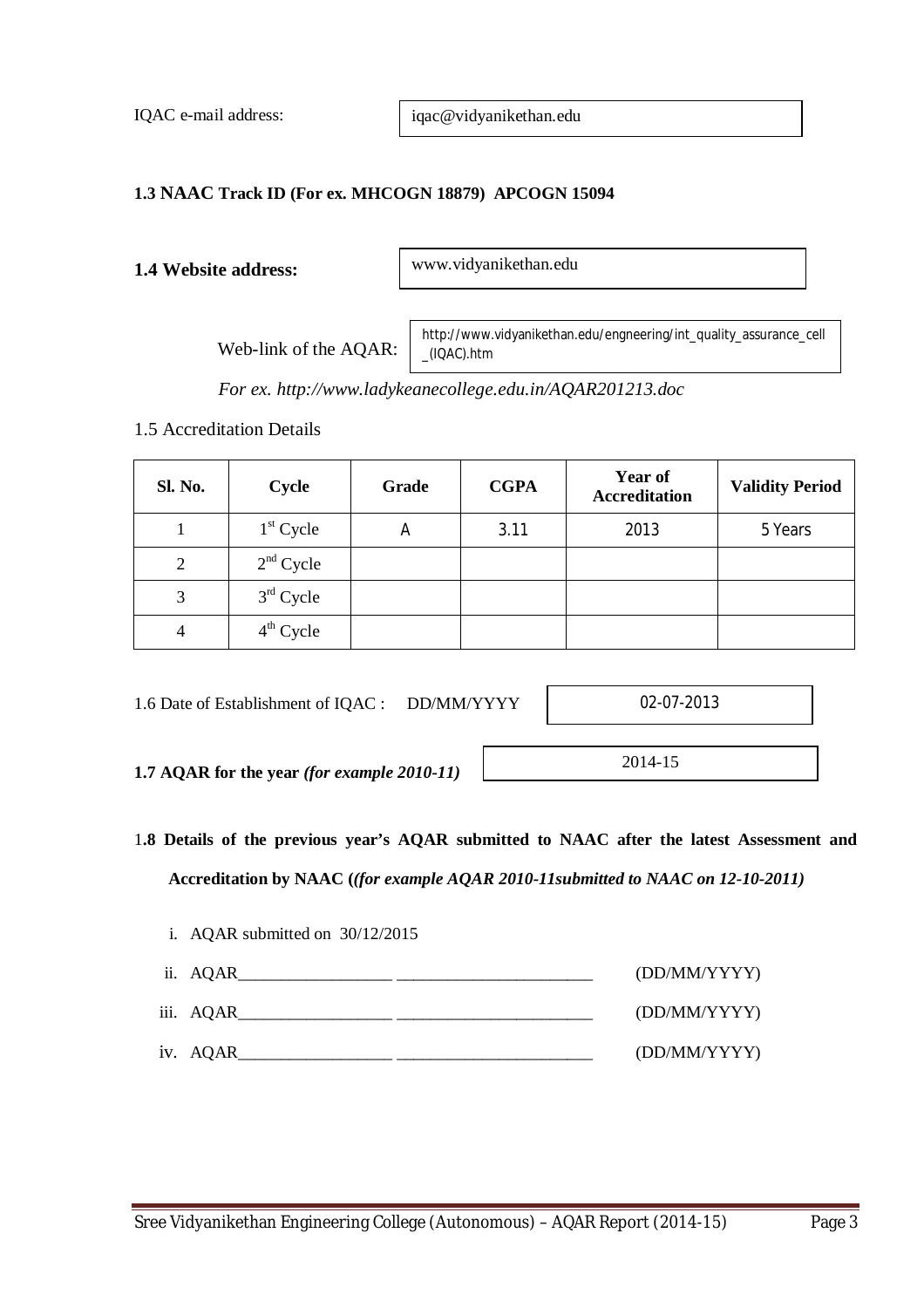## **1.9 Institutional Status**

 $\overline{\phantom{a}}$ 

| University                                                 | Central<br>State<br>Deemed<br>Private<br>---<br>                                            |
|------------------------------------------------------------|---------------------------------------------------------------------------------------------|
| <b>Affiliated College</b>                                  | Yes<br>No                                                                                   |
| <b>Constituent College</b>                                 | Yes<br>No                                                                                   |
| Autonomous college of UGC                                  | Yes<br>N <sub>o</sub>                                                                       |
| Regulatory Agency approved Institution                     | Yes<br>No                                                                                   |
| (eg. AICTE, BCI, MCI, PCI, NCI)                            |                                                                                             |
| Type of Institution<br>Co-education                        | Women<br>Men                                                                                |
| Urban                                                      | Rural<br>Tribal                                                                             |
| <b>Financial Status</b><br>Grant-in-aid                    | UGC 2(f)<br><b>UGC 12B</b>                                                                  |
|                                                            | Grant-in-aid + Self Financing $\sqrt{\phantom{a}}$<br><b>Totally Self-financing</b>         |
|                                                            |                                                                                             |
| 1.10 Type of Faculty/Programme                             |                                                                                             |
| Science $\vert$ $\Vert$<br>Arts                            | PEI (Phys Edu)<br>Commerce —<br>Law<br>$\sim$                                               |
| TEI (Edu)<br>Engineering                                   | Health Science<br>Management                                                                |
| Others (Specify)                                           | Master of Computer Applications                                                             |
| 1.11 Name of the Affiliating University (for the Colleges) | Jawaharlal Nehru Technological University<br>Anantapur (JNTUA), Ananthapuramu, A.P.         |
|                                                            | 1.12 Special status conferred by Central/ State Government-- UGC/CSIR/DST/DBT/ICMR etc : NA |
| Autonomy by State/Central Govt. / University               | UGC, New Delhi                                                                              |
| University with Potential for Excellence                   | UGC-CPE                                                                                     |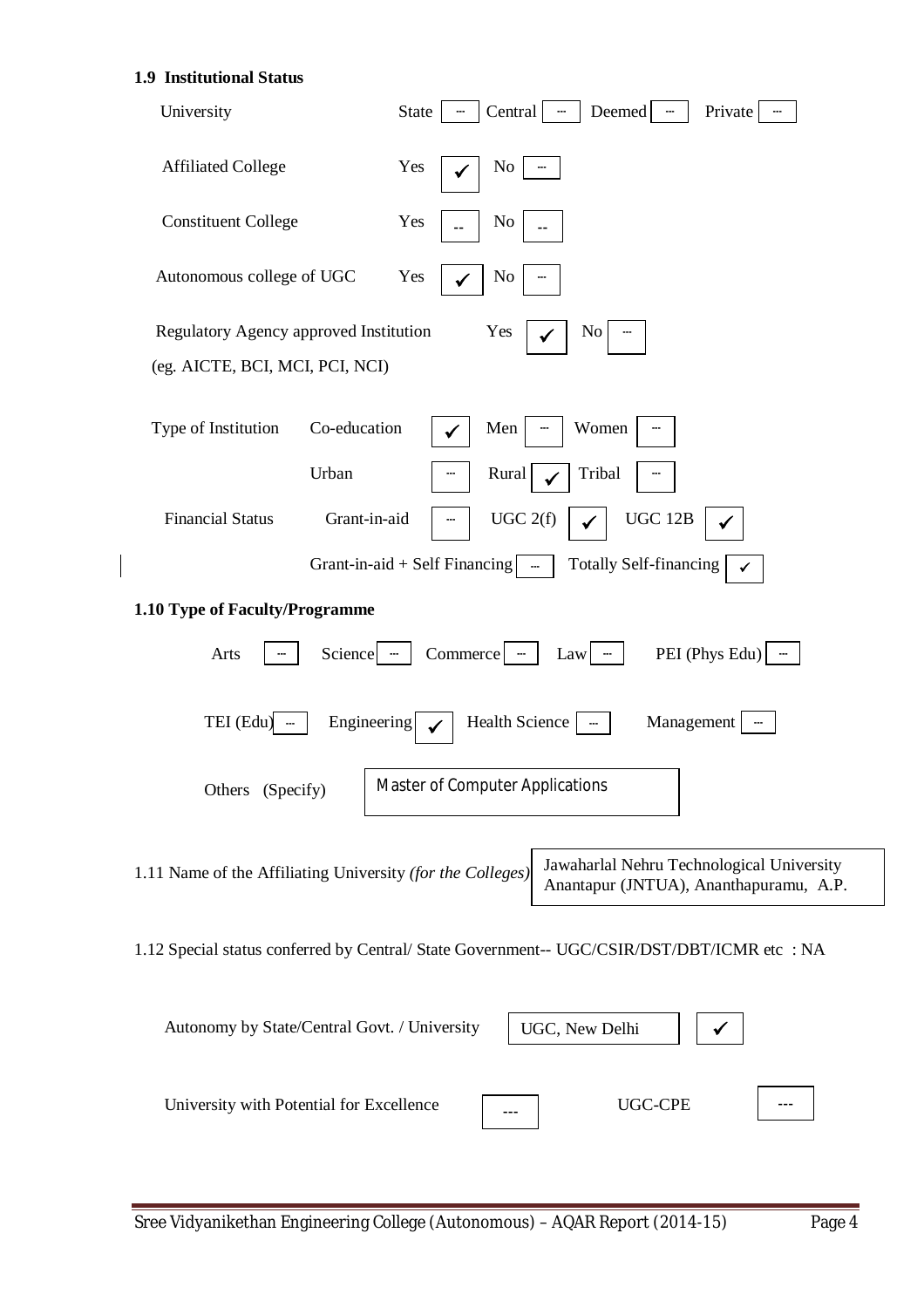| <b>DST Star Scheme</b>                                       |                                   | UGC-CE                                  |
|--------------------------------------------------------------|-----------------------------------|-----------------------------------------|
| <b>UGC-Special Assistance Programme</b>                      |                                   | <b>DST-FIST</b>                         |
| UGC-Innovative PG programmes                                 |                                   | Any other (Specify)                     |
| <b>UGC-COP Programmes</b>                                    |                                   |                                         |
| 2. IQAC Composition and Activities                           |                                   |                                         |
| 2.1 No. of Teachers                                          | 5                                 |                                         |
| 2.2 No. of Administrative/Technical staff                    | 5                                 |                                         |
| 2.3 No. of students                                          | $\overline{2}$                    |                                         |
| 2.4 No. of Management representatives                        | 1                                 |                                         |
| 2.5 No. of Alumni                                            | $\overline{2}$                    |                                         |
| 2.6 No. of any other stakeholder and                         | 1                                 |                                         |
| community representatives                                    |                                   |                                         |
| 2.7 No. of Employers/ Industrialists                         | 1                                 |                                         |
| 2.8 No. of other External Experts                            |                                   |                                         |
| 2.9 Total No. of members                                     | 18                                |                                         |
| 2.10 No. of IQAC meetings held                               | $\overline{2}$                    |                                         |
| 2.11 No. of meetings with various stakeholders:              | No.<br>$\overline{2}$             | Faculty<br>3                            |
| Non-Teaching Staff<br>$\overline{2}$                         | <b>Students</b><br>$\overline{2}$ | Alumni<br>Others<br>$\overline{2}$<br>1 |
| 2.12 Has IQAC received any funding from UGC during the year? |                                   | No<br>Yes                               |
| If yes, mention the amount                                   |                                   |                                         |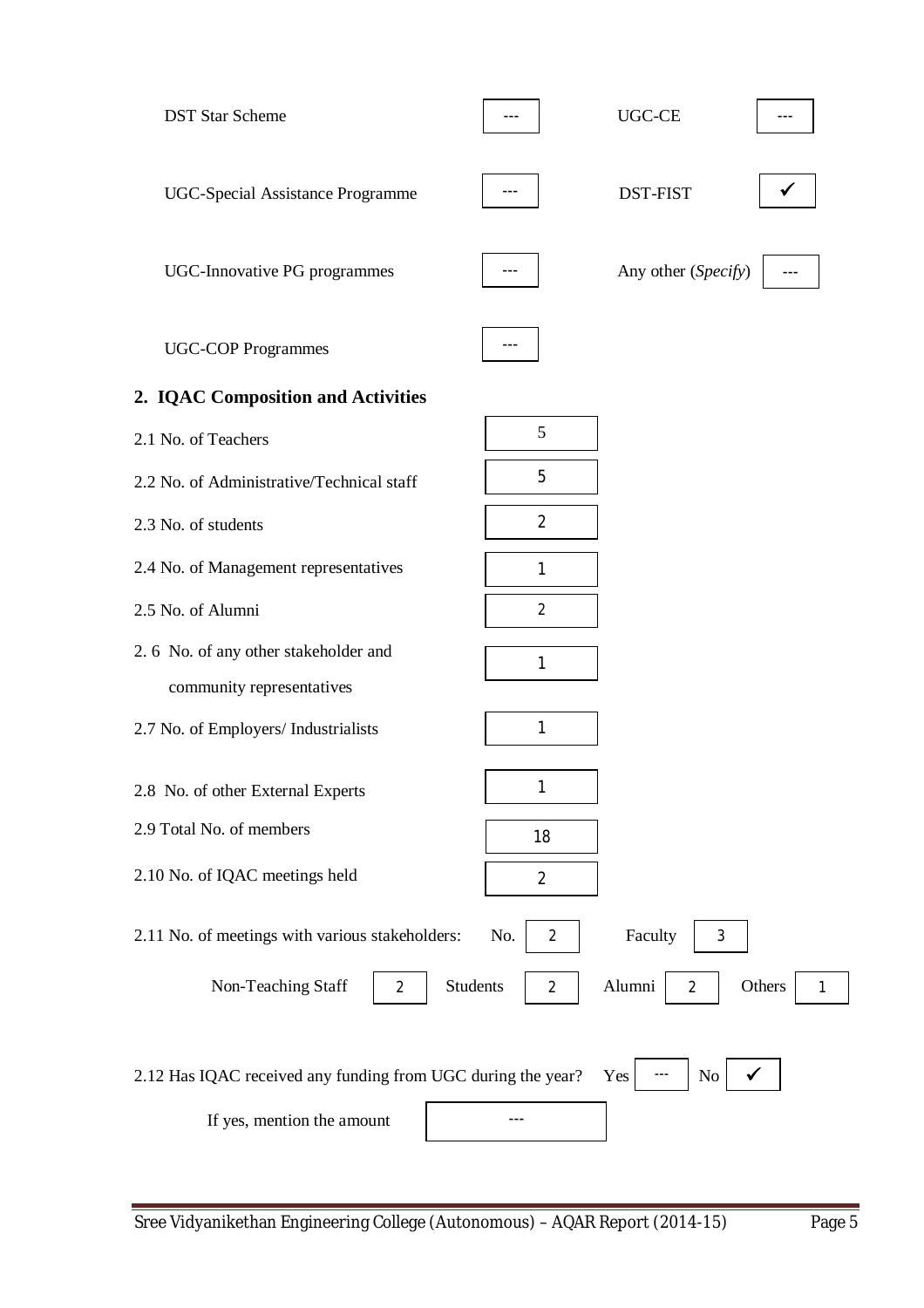# 2.13 Seminars and Conferences (only quality related)

(i) No. of Seminars/Conferences/ Workshops/Symposia organized by the IQAC

| Total Nos.  | International                             | National | $\overline{\phantom{a}}$ | State | Institution Level   2 |  |
|-------------|-------------------------------------------|----------|--------------------------|-------|-----------------------|--|
| (ii) Themes | <b>Outcome Based Education Principles</b> |          |                          |       |                       |  |

- 2.14 Significant Activities and contributions made by IQAC
	- 1. Contributing and monitoring to reach quality benchmarks set for the Institution.
	- 2. Periodic monitoring of feedback from stakeholders for continuous improvement.
	- 3. Regular audit mechanism for sustained quality

# 2.15 Plan of Action by IQAC/Outcome

 The plan of action chalked out by the IQAC in the beginning of the year towards quality enhancement and the outcome achieved by the end of the year.

| Plan of Action                                               | Achievements |
|--------------------------------------------------------------|--------------|
| 1. Auditing the departments of the Institution.              |              |
| Quality development awareness and orientation programs<br>2. | YES,         |
| 3. Advising for quality teaching-learning and evaluation     | Attained     |
| systems                                                      |              |
| Augment of Research and consultancy.<br>4.                   |              |

|            | 2.15 Whether the AQAR was placed in statutory body |      | Yes |                |  |  |
|------------|----------------------------------------------------|------|-----|----------------|--|--|
| Management | Syndicate                                          | $ -$ |     | Any other body |  |  |

Provide the details of the action taken

The Governing Body approved the AQAR for the year 2014-15 for submitting it to NAAC.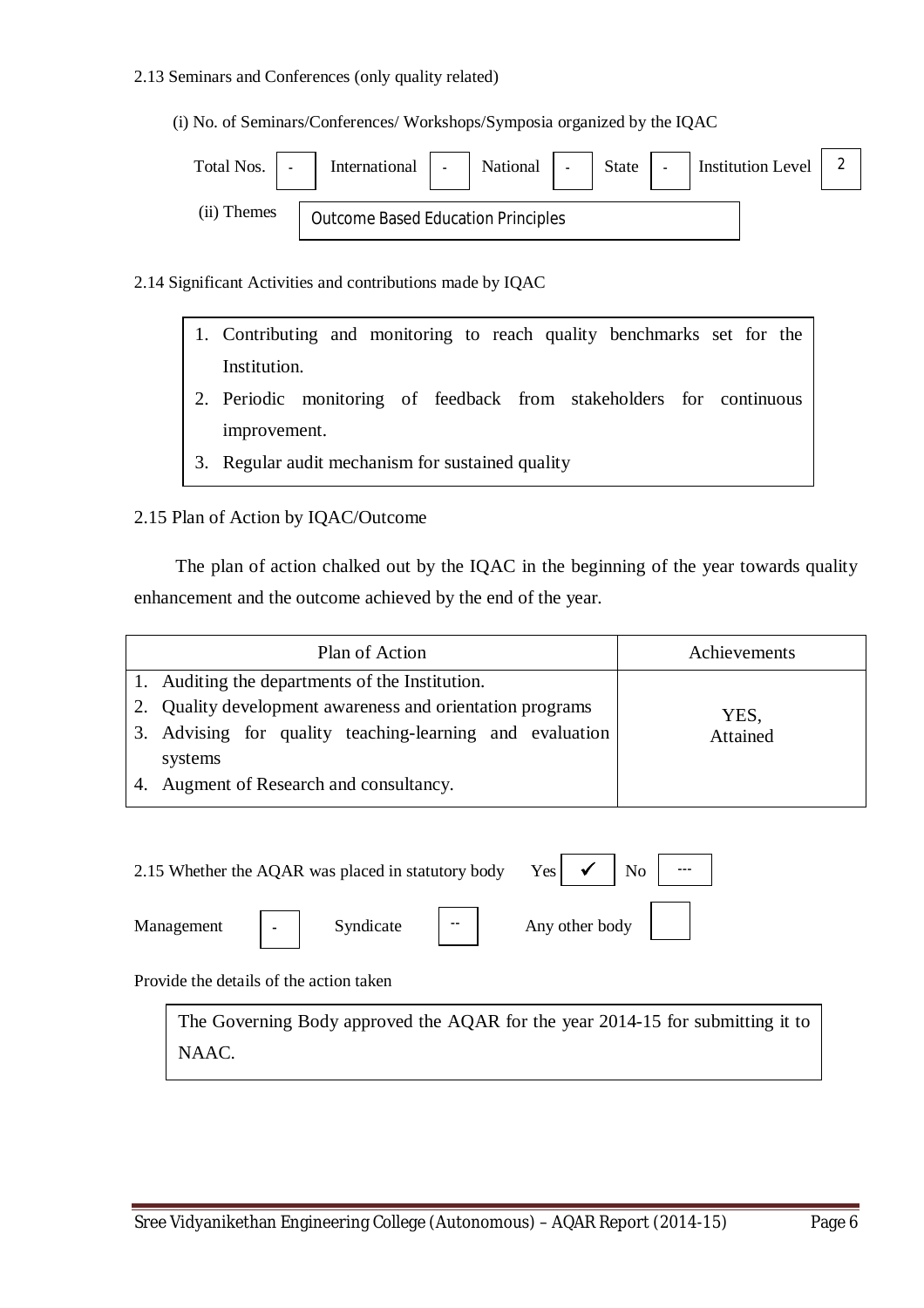# **CRITERION – I**

# **1. CURRICULAR ASPECTS**

# 1.1 Details about Academic Programmes

| Level of the<br>Programme | Number of<br>existing<br><b>Programmes</b> | <b>Number of</b><br>programmes added<br>during the year | Number of self-<br>financing<br>programmes | <b>Number of value</b><br>added / Career<br><b>Oriented</b><br>programmes |
|---------------------------|--------------------------------------------|---------------------------------------------------------|--------------------------------------------|---------------------------------------------------------------------------|
| PhD                       | $\overline{2}$                             |                                                         | $\overline{2}$                             |                                                                           |
| PG                        | 9                                          |                                                         | 9                                          |                                                                           |
| <b>UG</b>                 | 9                                          |                                                         | 9                                          |                                                                           |
| PG Diploma                |                                            |                                                         |                                            |                                                                           |
| <b>Advanced Diploma</b>   |                                            |                                                         |                                            |                                                                           |
| Diploma                   |                                            |                                                         |                                            |                                                                           |
| Certificate               |                                            |                                                         |                                            |                                                                           |
| Others                    |                                            |                                                         |                                            |                                                                           |
| <b>Total</b>              | 20                                         |                                                         | 20                                         |                                                                           |
| Interdisciplinary         |                                            |                                                         |                                            |                                                                           |
| Innovative                |                                            |                                                         |                                            |                                                                           |

1.2 (i) Flexibility of the Curriculum: CBCS/Core/Elective option / Open options

# **Core / Elective / Open Courses**

 (ii) Pattern of programmes: The Institution follows annual system for I year B.Tech; and semester system for II, III and IV year B.Tech and P.G. Courses.

|                                                            | <b>Pattern</b> | <b>Number of programmes</b>             |                                                                      |
|------------------------------------------------------------|----------------|-----------------------------------------|----------------------------------------------------------------------|
|                                                            | Semester       | 20                                      |                                                                      |
|                                                            | Trimester      |                                         |                                                                      |
|                                                            | Annual         | 8                                       |                                                                      |
| 1.3 Feedback from stakeholders* Alumni<br>(On all aspects) |                | $\checkmark$<br>$\checkmark$<br>Parents | Employers $\vert \checkmark \vert$ Students $\vert \checkmark \vert$ |
| Mode of feedback :                                         | Online         | Manual                                  | Co-operating schools (for PEI)                                       |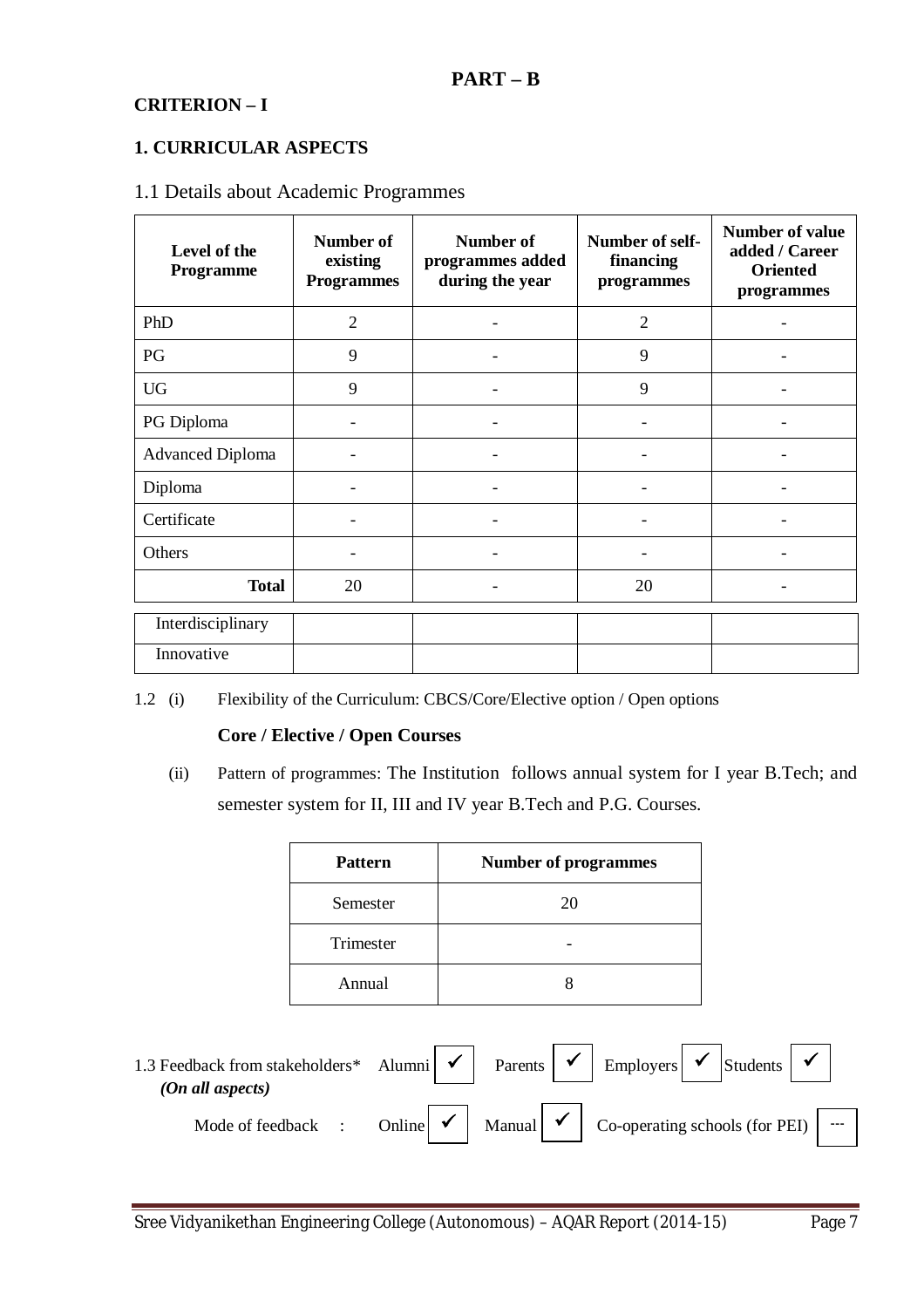# **1.4 Whether there is any revision/update of regulation or syllabi, if yes, mention their salient aspects.**

Yes, the College has revised the regulations and updated he syllabi of all the UG & PG programs. Introduction of open electives, mandatory courses and also preparing the curriculum in line with American Professional Socities.

# **1.5 Any new Department/Centre introduced during the year. If yes, give details.**

# **CRITERION – II**

# **2. TEACHING, LEARNING AND EVALUATION**

| 2.1 Total No. of  | <b>Total</b> | <b>Asst. Professors</b> | <b>Associate Professors</b> | <b>Professors</b> | <b>Others</b> |
|-------------------|--------------|-------------------------|-----------------------------|-------------------|---------------|
| permanent faculty | 419          |                         | $2^{\prime}$                | ົາ                | 46            |

62

**----**

- 2.2 No. of permanent faculty with Ph.D.
- 2.3 No. of Faculty Positions Recruited (R) and Vacant (V) during the year

|             | Asst.<br><b>Professors</b> | <b>Associate</b><br><b>Professors</b> | <b>Professors</b> |   | <b>Others</b> |   | <b>Total</b> |  |  |
|-------------|----------------------------|---------------------------------------|-------------------|---|---------------|---|--------------|--|--|
| $\mathbf R$ |                            |                                       |                   | R |               | R |              |  |  |
| 70          |                            |                                       |                   |   | -             |   |              |  |  |

---

2.4 No. of Guest and Visiting faculty and Temporary faculty

--- ---

# 2.5 Faculty participation in conferences and symposia (2014-15):

| <b>No. of Faculty</b>              | <b>International level</b> | <b>National level</b> | <b>State level</b> |
|------------------------------------|----------------------------|-----------------------|--------------------|
| <b>Attended Seminars/Workshops</b> | 12                         | 269                   |                    |
| Presented papers                   | 26                         | 32                    |                    |
| <b>Resource Persons</b>            | --                         |                       |                    |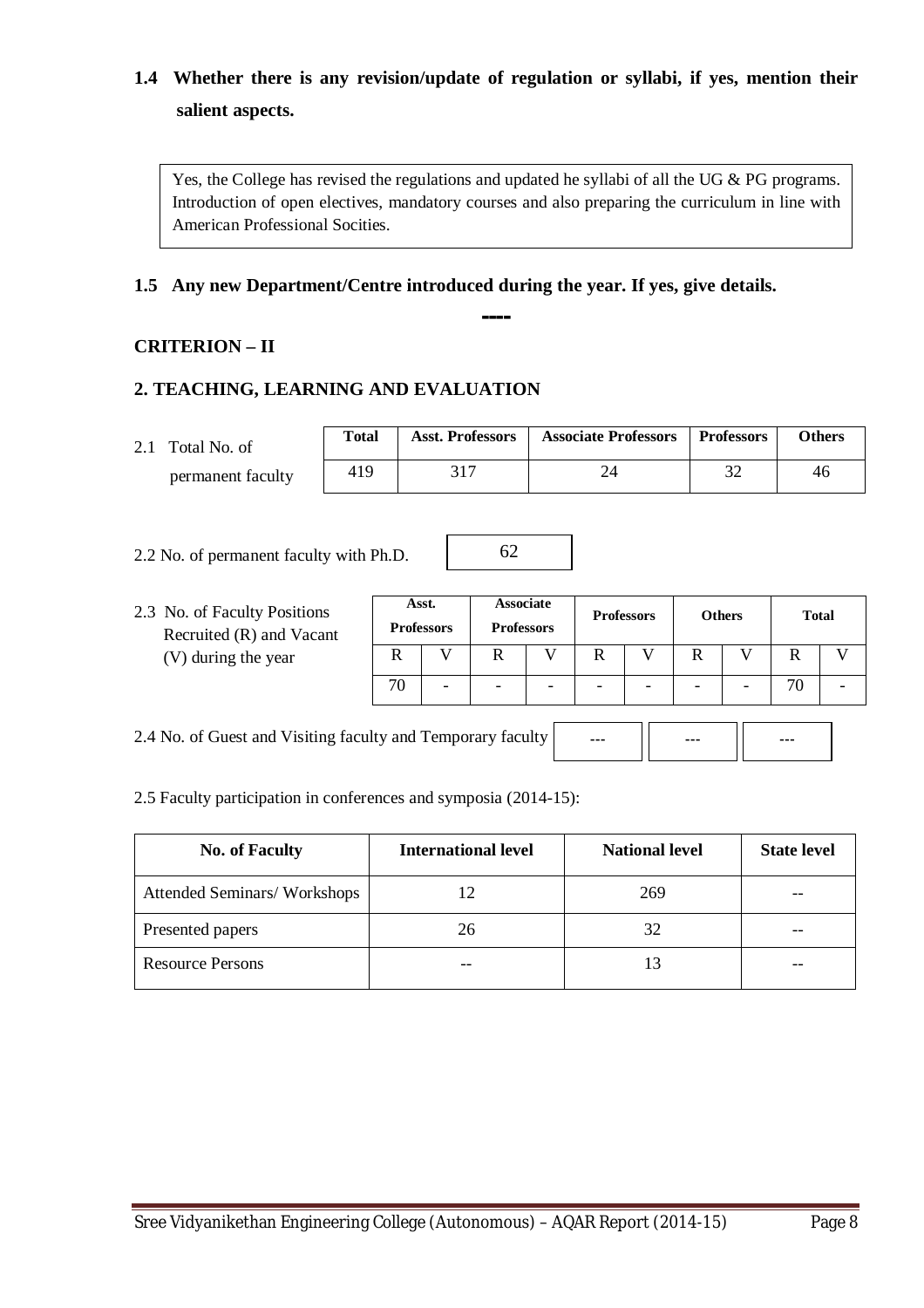# **2.6 Innovative processes adopted by the institution in Teaching and Learning:**

- Assessing the background and interests of the students through diagnostic tests
- $\triangle$  Elucidating the course objectives to the students
- Program Outcomes, Course Outcomes designed are utilized for effective teacher-learning.
- $\div$  Self-learning is given a scope.
- Creating interactive environment thereby providing students to think and reflect
- Tutorials sessions for advice, understanding and practice
- Creating live groups and provide assignments for analysis and research
- $\triangleleft$  Evaluation through continuous formative and summative assessments
- 2.7 Total No. of actual teaching days during this academic year



2.8 Examination/ Evaluation Reforms initiated by the Institution (for example: Open Book Examination, Bar Coding, Double Valuation, Photocopy, Online Multiple Choice Questions)

The Institution practices continuous evaluation procedures. This consists of diagnostic tests, formative assessments, summative assessments. The assessments is made both internally and externally. The year/semester-end answer scripts are evaluated by external examiners. Recounting, Revaluation and personal identification for verification and addressal of discrepancies, if any.

2.9 No. of faculty members involved in curriculum restructuring/revision/syllabus development as member of Board of Study/Faculty/Curriculum Development workshop

|--|--|

2.10 Average percentage of attendance of students

80%

Sree Vidyanikethan Engineering College (Autonomous) – AQAR Report (2014-15) Page 9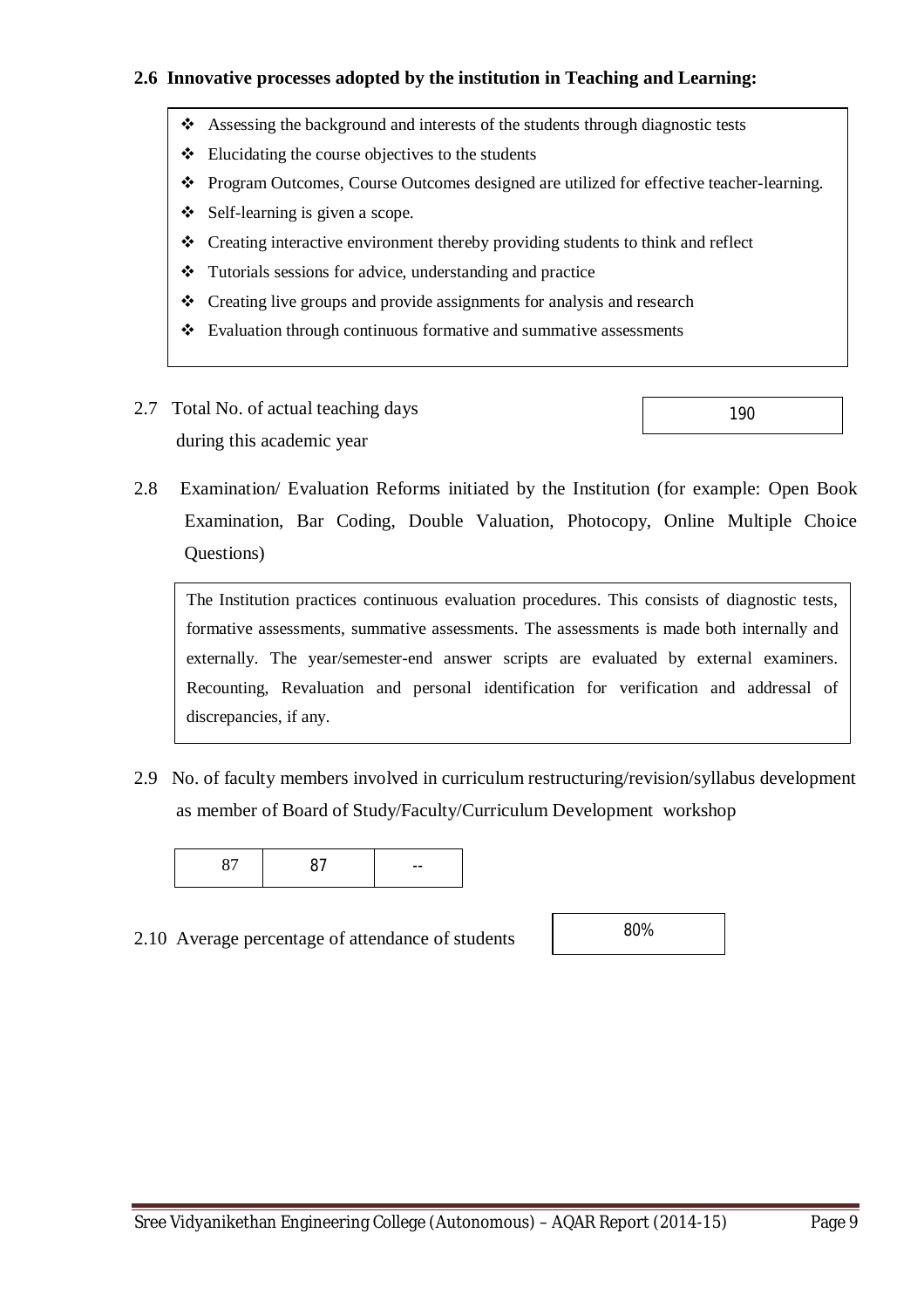2.11 Course/Programme wise distribution of pass percentage:

| Title of the         | Total no. of<br>students |                |                          | <b>Division</b>          |               |            |
|----------------------|--------------------------|----------------|--------------------------|--------------------------|---------------|------------|
| Programme            | appeared                 | Distinction %  | $I\%$                    | II %                     | III $%$       | Pass %     |
| B.Tech - CE          | 133                      | 64             | 43                       | 17                       |               | 93.23      |
| <b>B.Tech - EEE</b>  | 142                      | 91             | 33                       | 9                        | ä,            | 93.66      |
| B.Tech - ME          | 66                       | 35             | 17                       | 9                        | $\frac{1}{2}$ | 92.42      |
| B.Tech - ECE         | 140                      | 94             | 28                       | 5                        | ٠             | 90.71      |
| <b>B.Tech - CSE</b>  | 137                      | 83             | 44                       | 8                        | ۰             | 98.54      |
| B.Tech - EIE         | 135                      | 61             | 56                       | 5                        | ۰             | 90.37      |
| B.Tech - IT          | 128                      | 60             | 42                       | 15                       | $\frac{1}{2}$ | 91.41      |
| B.Tech - E.Con.E     | 59                       | 26             | 24                       | 6                        | Ξ.            | 94.92      |
| <b>B.Tech - CSSE</b> | 59                       | 26             | 22                       | $\overline{4}$           |               | 88.14      |
| B.Tech - BOT         | 11                       | $\overline{7}$ | $\overline{2}$           | 1                        | ٠             | 90.91      |
| M.Tech - BOT         | 6                        | 3              | 3                        | $\blacksquare$           |               | 100        |
| M.Tech - CS          | 24                       | 19             | 5                        | $\overline{a}$           | ä,            | 100        |
| M.Tech - EPS         | 22                       | 12             | 10                       | $\overline{a}$           | ä,            | 100        |
| M.Tech - SE          | 9                        | $\overline{7}$ | $\overline{2}$           | $\overline{\phantom{a}}$ | --            | 100        |
| M.Tech - DECS        | 16                       | 15             | $\mathbf{1}$             |                          | Ξ.            | <b>100</b> |
| M.Tech - VLSI        | 20                       | 20             | $\overline{\phantom{a}}$ | $\overline{\phantom{a}}$ | $\frac{1}{2}$ | 100        |
| M.Tech - CMS         | 23                       | 17             | 6                        | $\overline{\phantom{a}}$ | ٠             | 100        |
| M.Tech - CNIS        | 14                       | 12             | $\overline{2}$           | $\overline{\phantom{a}}$ |               | 100        |
| <b>MCA</b>           | 95                       | 46             | 46                       | 3                        |               | 100        |

2.12 How does IQAC Contribute/Monitor/Evaluate the Teaching & Learning processes :

IQAC contributes, monitors and evaluates the teaching-learning process.

**Contribution :** The IQAC plans and suggests the teaching-learning styles to be adopted.

**Monitoring :** The periodic meetings of IQAC deliberates on teaching quality through feedback and monitors learning through the student academic performance and results.

**Evaluation :** The teaching-learning is evaluated through the Annual audits conducted in all the departments by the IQAC sub-committee.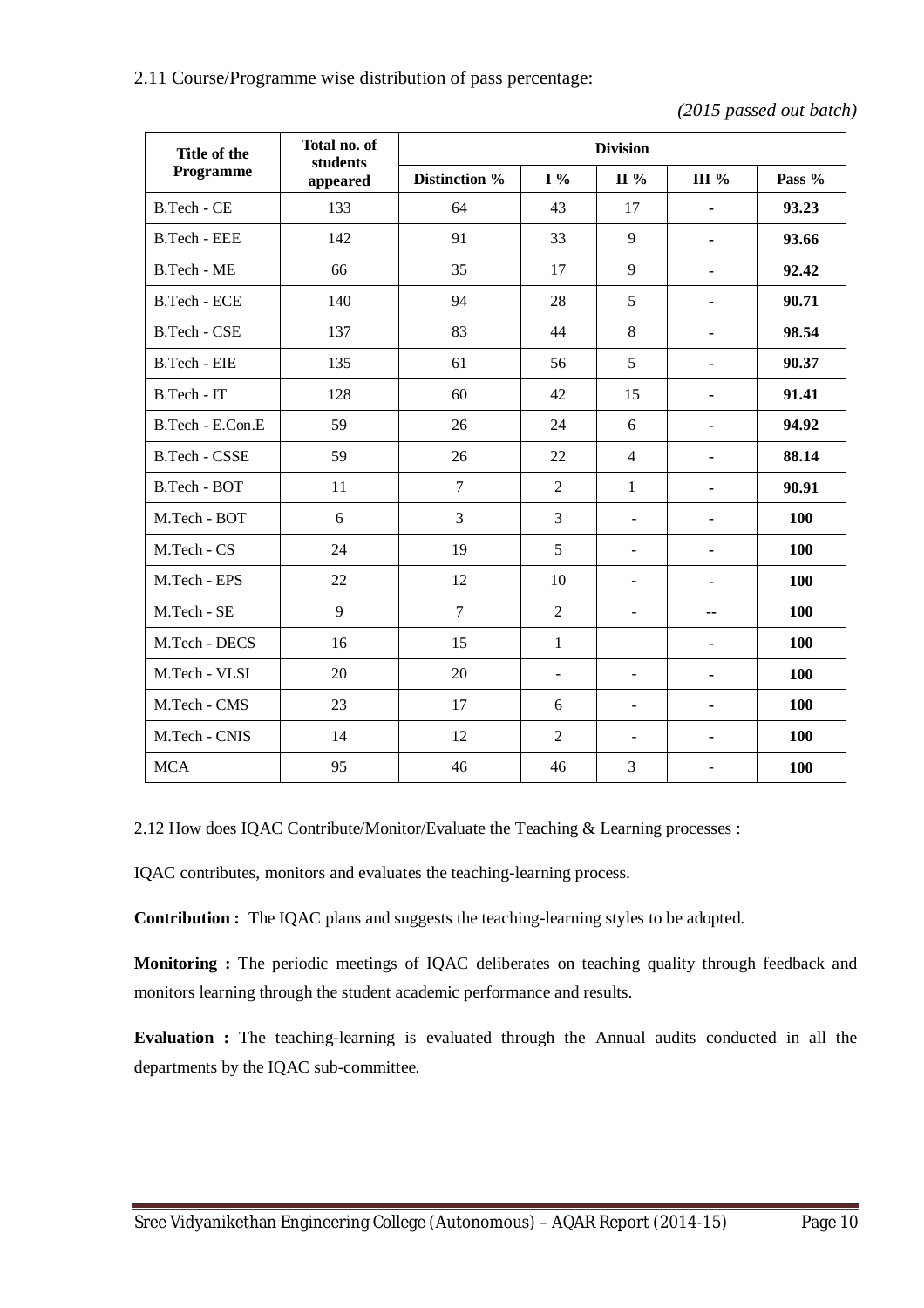2.13 Initiatives undertaken towards faculty development

| <b>Faculty / Staff Development Programmes</b>  | Number of faculty benefitted |
|------------------------------------------------|------------------------------|
| Refresher courses                              | 34                           |
| UGC – Faculty Improvement Programme            |                              |
| HRD programmes                                 | 17                           |
| Orientation programmes                         | 62                           |
| Faculty exchange programme                     |                              |
| Staff training conducted by the university     |                              |
| Staff training conducted by other institutions | 120                          |
| Summer / Winter schools, Workshops, etc.       | 281                          |
| <b>Others</b>                                  | 53                           |

# **2.14 Details of Administrative and Technical staff (2013-14)**

| <b>Category</b>             | Number of<br><b>Permanent</b><br><b>Employees</b> | Number of<br><b>Vacant</b><br><b>Positions</b> | Number of<br>permanent positions<br>filled during the Year | Number of<br>positions filled<br>temporarily |
|-----------------------------|---------------------------------------------------|------------------------------------------------|------------------------------------------------------------|----------------------------------------------|
| <b>Administrative Staff</b> | 27                                                |                                                |                                                            |                                              |
| <b>Technical Staff</b>      | 72                                                | $- -$                                          |                                                            |                                              |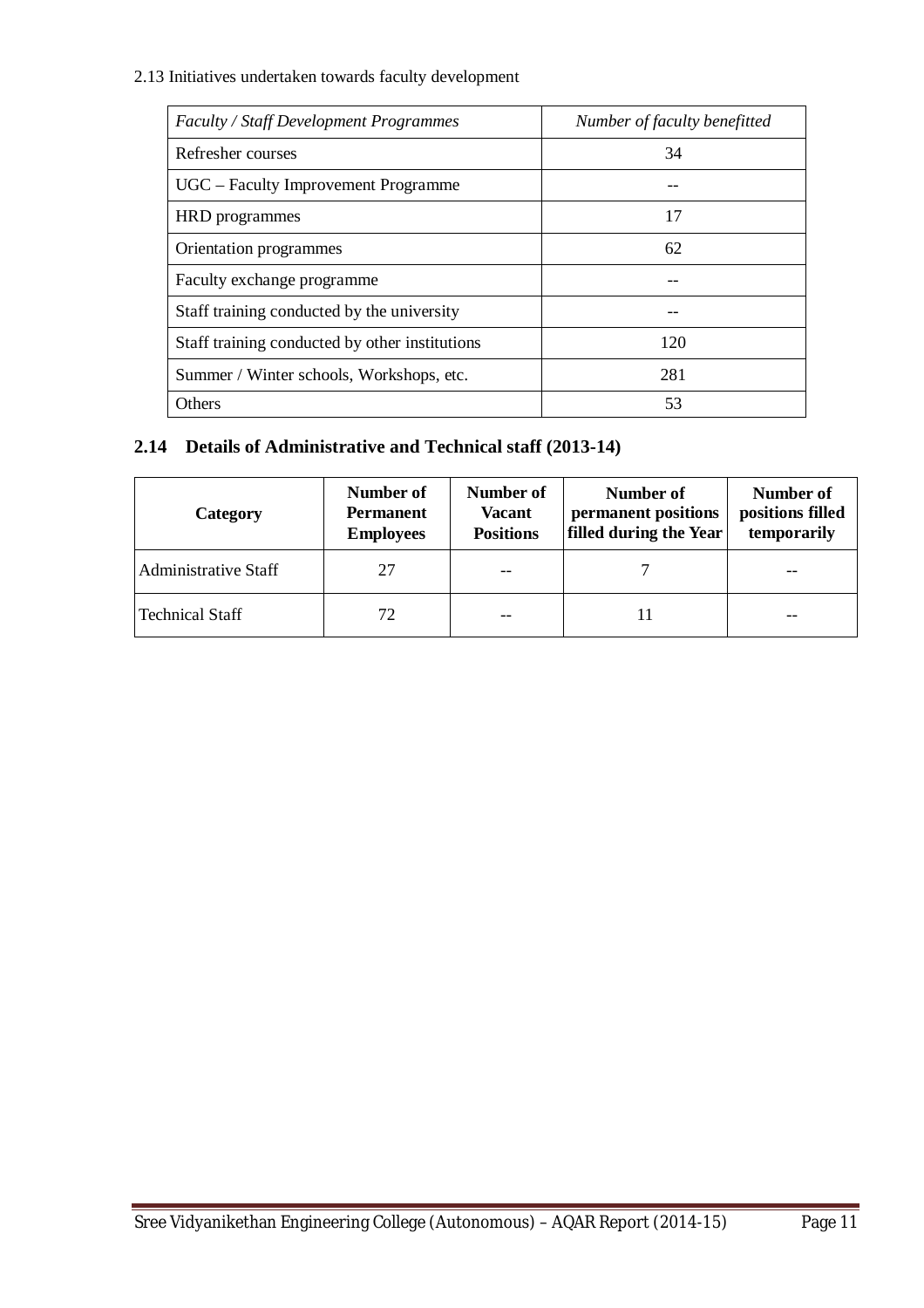# **CRITERION -III**

# **3. RESEARCH, CONSULTANCY AND EXTENSION**

3.1 Initiatives of the IQAC in Sensitizing/Promoting Research Climate in the institution

The IQAC Recommends the following :

- $\triangleright$  Research guidance through Research Mentoring Committee
- $\triangleright$  Formation of Research Clusters
- Conducting Research Audit
- $\triangleright$  Interaction with experts in industry/academia
- Organizing Faculty Development Programs on Research Competence.

# **3.2 Details regarding major projects (Rs. in lakshs)**

|                     | <b>Completed</b> | Ongoing | <b>Sanctioned</b> | <b>Submitted</b> |
|---------------------|------------------|---------|-------------------|------------------|
| Number              | $- -$            |         |                   | 14               |
| Outlay in Rs. Lakhs | $- -$            | 61.9    | 20.55             |                  |

# 3.3 **Details regarding minor projects**

|                     | <b>Completed</b>         | Ongoing | <b>Sanctioned</b> | <b>Submitted</b> |
|---------------------|--------------------------|---------|-------------------|------------------|
| Number              | $\overline{\phantom{0}}$ | -       |                   |                  |
| Outlay in Rs. Lakhs | $\overline{\phantom{0}}$ |         | 9.05              |                  |

# 3.4 Details on research publications

|                                 | <b>International</b> | <b>National</b> | <b>Others</b> |
|---------------------------------|----------------------|-----------------|---------------|
| Peer Review Journals            | 268                  | 28              |               |
| <b>Non-Peer Review Journals</b> |                      |                 |               |
| e-Journals                      | 268                  | 28              |               |
| Conference proceedings          | 26                   | 36              |               |

# **3.5 Details on Impact factor of publications:**

Range  $\begin{array}{|c|c|c|c|c|c|c|c|} \hline \end{array}$  Average  $\begin{array}{|c|c|c|c|c|c|c|c|} \hline \end{array}$  h-index  $\begin{array}{|c|c|c|c|c|c|c|} \hline \end{array}$  Nos. in SCOPUS 8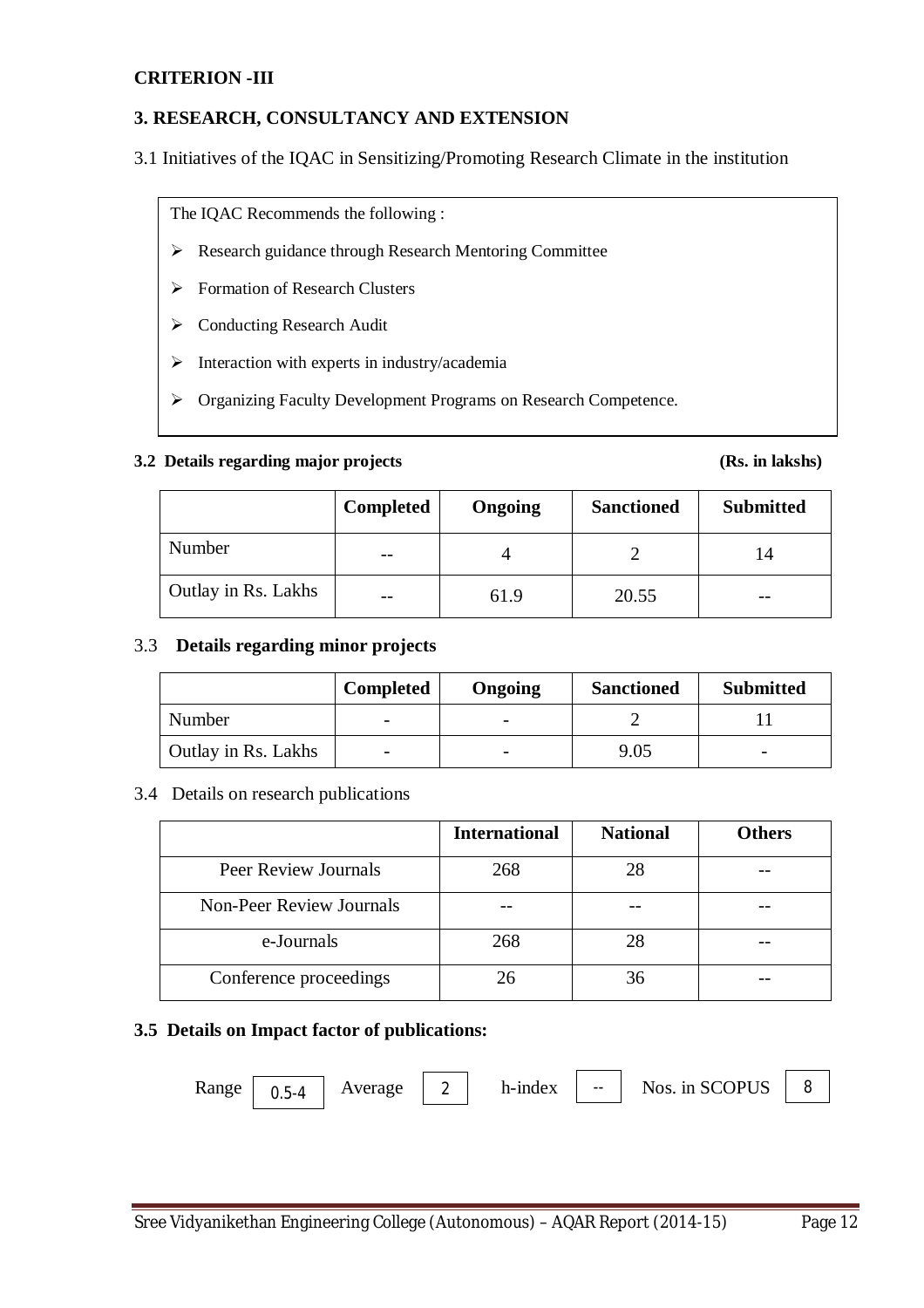| <b>Nature of the Project</b>                                            | <b>Duration</b><br>Year | Name of the<br>funding Agency | <b>Total grant</b><br>sanctioned | <b>Received</b> |
|-------------------------------------------------------------------------|-------------------------|-------------------------------|----------------------------------|-----------------|
| Major projects                                                          | 2014-15                 | UGC, ISRO<br>Respond          | 20.55 lakhs                      | 9 lakhs         |
| <b>Minor Projects</b>                                                   |                         |                               |                                  |                 |
| <b>Interdisciplinary Projects</b>                                       |                         |                               |                                  |                 |
| Industry sponsored                                                      |                         |                               |                                  |                 |
| Projects sponsored by the<br>University/College                         |                         |                               |                                  |                 |
| Students research projects<br>(other than compulsory by the University) |                         |                               |                                  |                 |
| Any other (Specify)                                                     |                         |                               |                                  |                 |
| Total                                                                   |                         |                               | 20.55 lakhs                      | 9 lakhs         |

3.6 Research funds sanctioned and received from various funding agencies, industry and other organisations.

| 3.7 No. of books published i) With ISBN No.            |                      | 3          | <b>Chapters in Edited Books</b> |
|--------------------------------------------------------|----------------------|------------|---------------------------------|
|                                                        | ii) Without ISBN No. |            |                                 |
| 3.8 No. of University Departments receiving funds from |                      |            |                                 |
|                                                        | UGC-SAP              | CAS        | <b>DST-FIST</b>                 |
|                                                        | <b>DPE</b>           |            | <b>DBT</b> Scheme/funds         |
| 3.9 For colleges                                       | Autonomy             | <b>CPE</b> | <b>DBT</b> Star Scheme          |
|                                                        | <b>INSPIRE</b>       | CE         | Any Other (specify)             |
| 3.10 Revenue generated through consultancy             |                      | Rs.10950/- |                                 |

3.11 No. of conferences organized by the Institution

| Level                  | <b>International</b> | <b>National</b> | <b>State</b> | University | <b>College</b> |
|------------------------|----------------------|-----------------|--------------|------------|----------------|
| Number                 |                      |                 |              |            |                |
| Sponsoring<br>agencies | Under TEQIP          | Under TEQIP     |              |            |                |

Sree Vidyanikethan Engineering College (Autonomous) – AQAR Report (2014-15) Page 13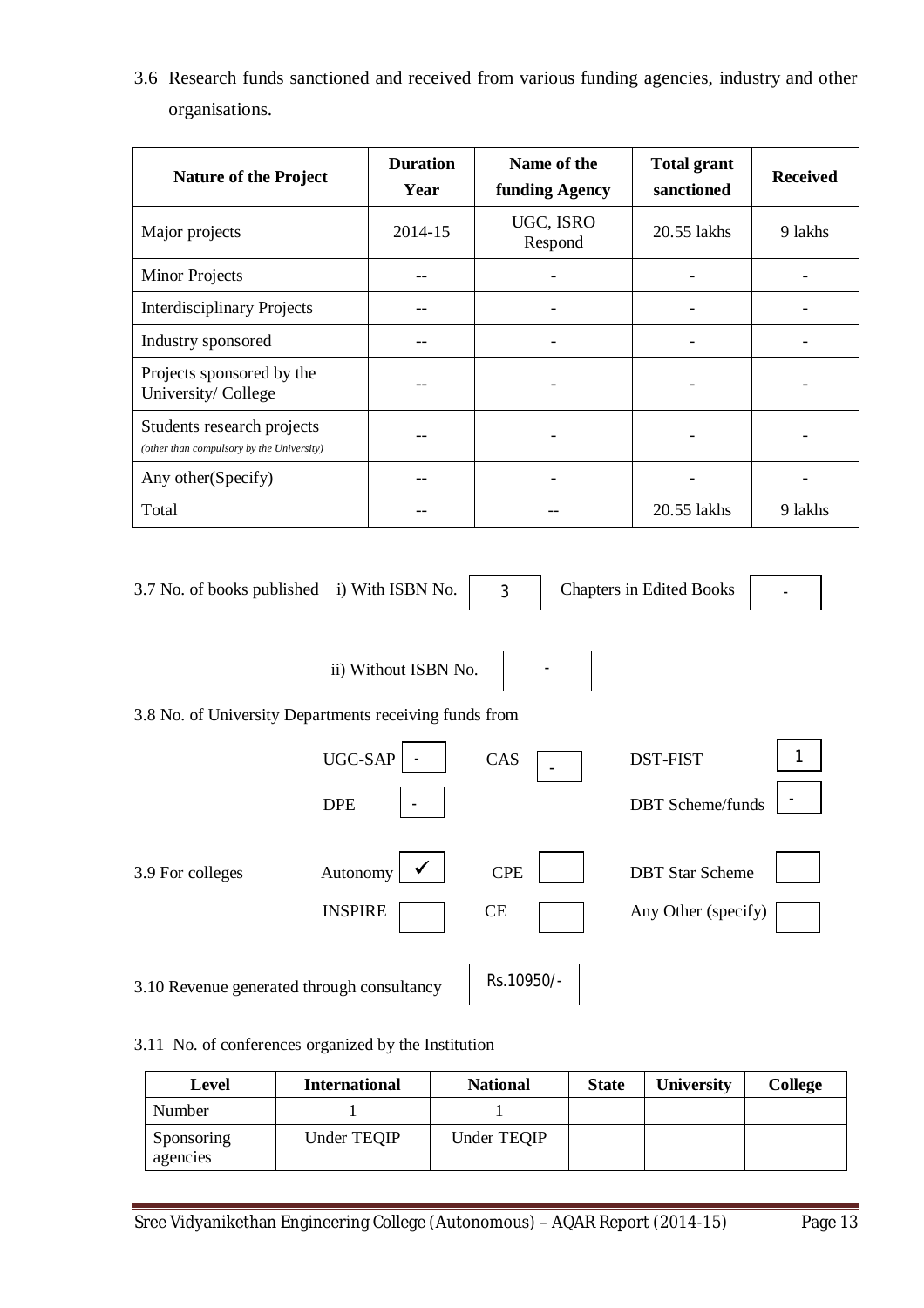| 3.12 No. of faculty served as experts, chairpersons or resource persons<br>17 |  |                                       |                |              |  |  |  |  |
|-------------------------------------------------------------------------------|--|---------------------------------------|----------------|--------------|--|--|--|--|
| 3.13 No. of collaborations                                                    |  | International<br>National             | $\overline{2}$ | Any other    |  |  |  |  |
| 3.14 No. of linkages created during this year                                 |  |                                       |                |              |  |  |  |  |
| 3.15 Total budget for research for current year in lakhs:                     |  |                                       |                |              |  |  |  |  |
| From Funding agency                                                           |  | From Management of University/College |                | Rs. 10 lakhs |  |  |  |  |

٦

3.16 No.of patents received this year

Rs. 10 lakhs

Total

| <b>Type of Patent</b> |         | <b>Number</b> |
|-----------------------|---------|---------------|
| <b>National</b>       | Applied |               |
|                       | Granted |               |
| International         | Applied |               |
|                       | Granted |               |
| Commercialised        | Applied |               |
|                       | Granted |               |

3.17 No. of research awards/ recognitions received by faculty and research fellows of the institute in the year

| <b>Total</b>             | <b>International</b>     | <b>National</b>          | <b>State</b>             | <b>University</b>        | <b>Dist</b>              | College                  |
|--------------------------|--------------------------|--------------------------|--------------------------|--------------------------|--------------------------|--------------------------|
| $\overline{\phantom{0}}$ | $\overline{\phantom{0}}$ | $\overline{\phantom{0}}$ | $\overline{\phantom{0}}$ | $\overline{\phantom{0}}$ | $\overline{\phantom{0}}$ | $\overline{\phantom{0}}$ |

3.18 No. of faculty from the Institution

| who are Ph. D. Guides |  |
|-----------------------|--|
|                       |  |

and students registered under them

|--|

2

3.19 No. of Ph.D. awarded by faculty from the Institution

-

3.20 No. of Research scholars receiving the Fellowships (Newly enrolled + existing ones)

| m<br>$\cdots$ |  | י א.<br><b>DIA</b> | $\overline{\phantom{0}}$ | <b>Project Fellows</b> |  | other<br>$- - - -$ | - |  |
|---------------|--|--------------------|--------------------------|------------------------|--|--------------------|---|--|
|---------------|--|--------------------|--------------------------|------------------------|--|--------------------|---|--|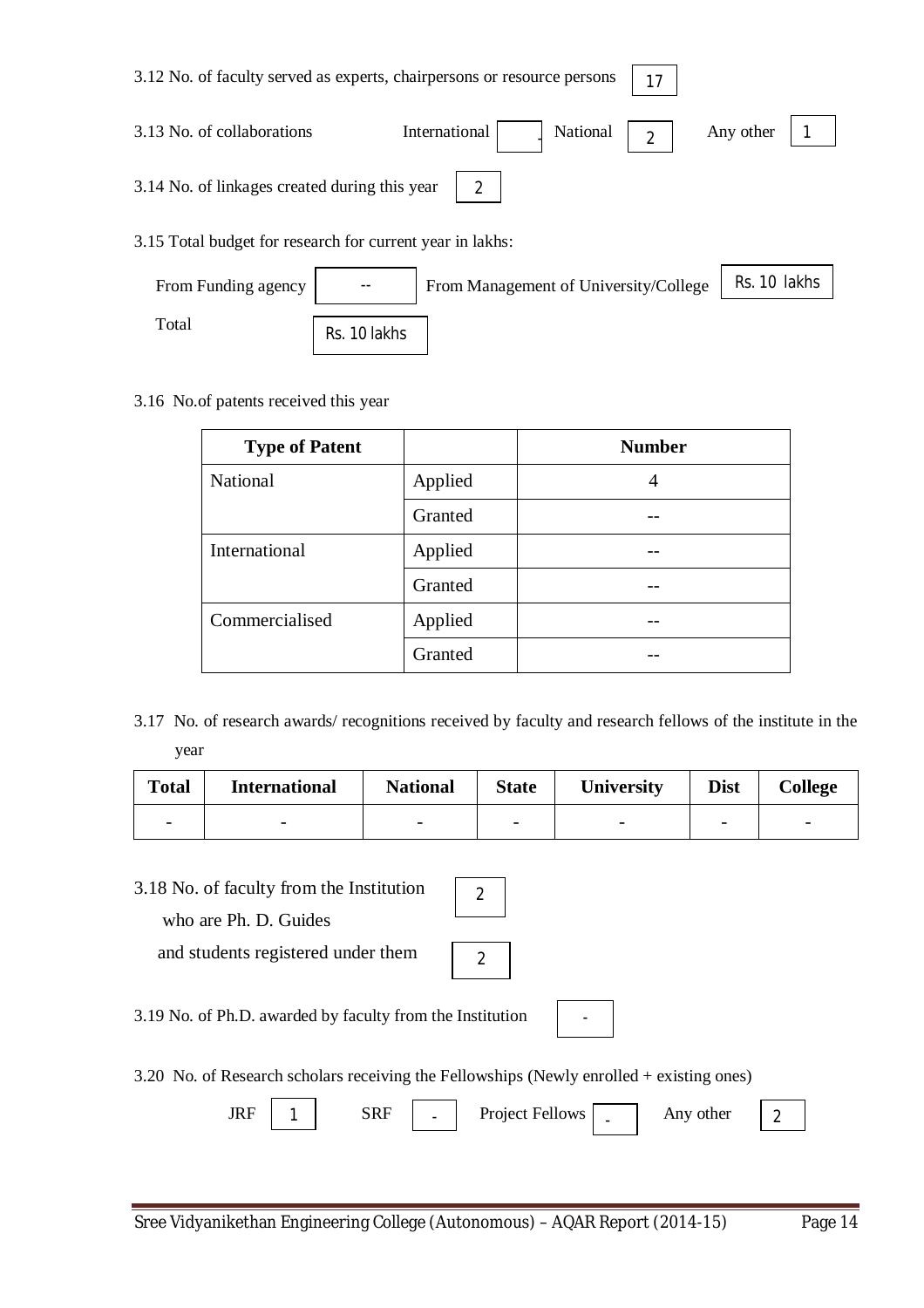| 3.21 No. of students Participated in NSS events: |                  |      |                             |
|--------------------------------------------------|------------------|------|-----------------------------|
|                                                  | University level | 50   | State level<br>$- -$        |
|                                                  | National level   |      | International level         |
|                                                  |                  |      |                             |
| 3.22 No. of students participated in NCC events: |                  |      |                             |
|                                                  | University level |      | State level                 |
|                                                  | National level   |      | International level<br>$-1$ |
| 3.23 No. of Awards won in NSS:                   |                  |      |                             |
|                                                  | University level |      | State level                 |
|                                                  | National level   |      | International level<br>--   |
| 3.24 No. of Awards won in NCC:                   |                  |      |                             |
|                                                  | University level |      | State level                 |
|                                                  | National level   | $-1$ | International level         |
| 3.25 No. of Extension activities organized       |                  |      |                             |
| University forum<br>College forum                | 1                |      |                             |
| <b>NCC</b><br><b>NSS</b>                         | 1                |      | Any other                   |

# **3.26 Major Activities during the year in the sphere of extension activities and Institutional Social Responsibility**

National Service Scheme (NSS) unit has on its rolls 100 student volunteers who actively participate in service oriented activities.

NSS Unit conducted a Special Camp in Kuchivari Palli village for one week with active participation of student volunteers in the following programs :

- i) Swachh Bharath
- ii) Education for Girl Child
- iii) Health, Family, welfare and Nutrition for Rural Women

Regular Camps were also organized by the NSS Unit during the academic year 2014-2015. Details of Regular and Special Camps organized by the Unit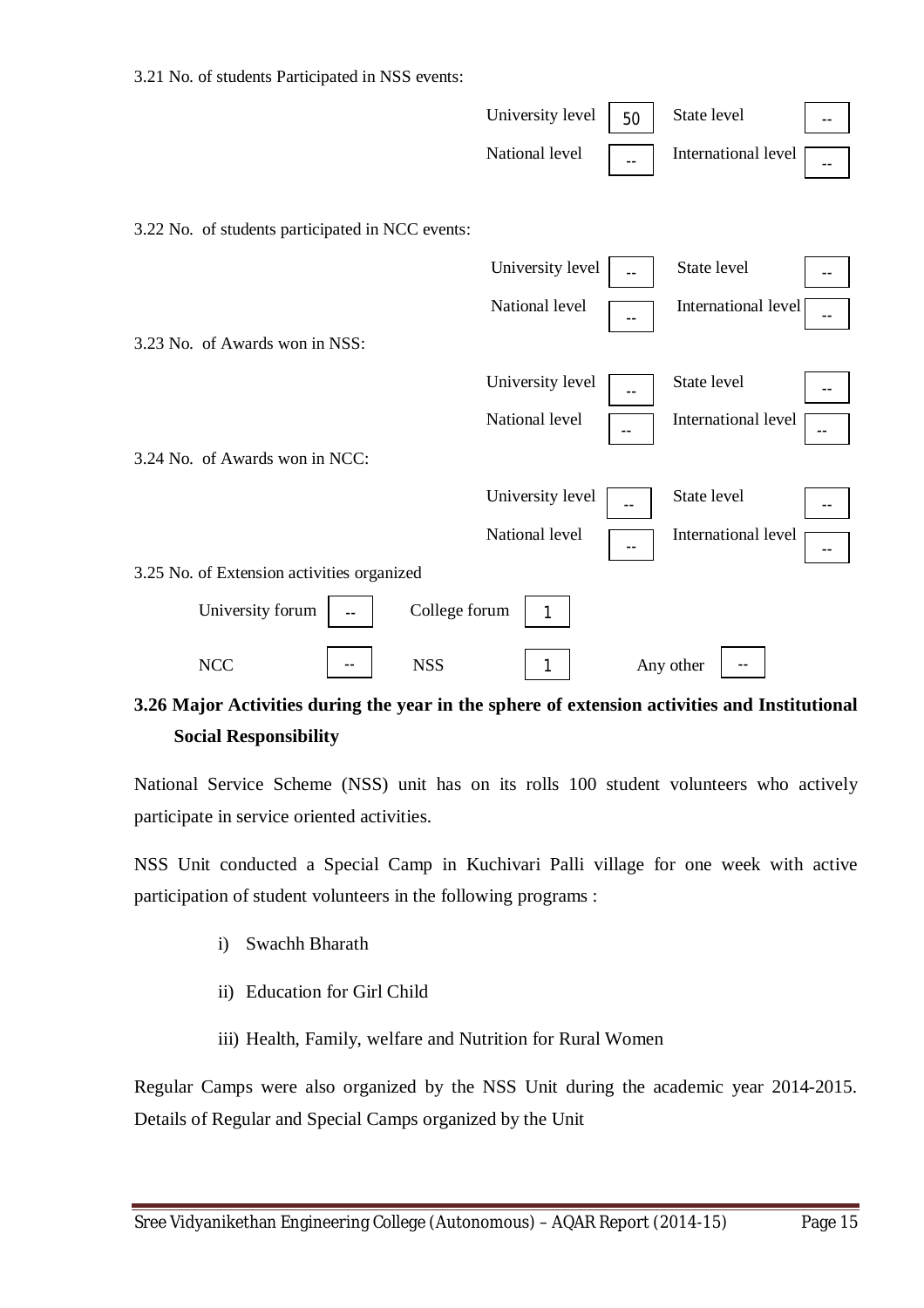# **CRITERION-IV**

# **4. INFRASTRUCTURE AND LEARNING RESOURCES**

## **4.1 Details of increase in infrastructure facilities:**

| <b>Facilities</b>                                                                   | <b>Existing</b>    | <b>Newly</b><br>created | Source of<br><b>Fund</b> | <b>Total</b>  |
|-------------------------------------------------------------------------------------|--------------------|-------------------------|--------------------------|---------------|
| Campus area                                                                         | 30.2 Acres         |                         | Self                     | 30.2<br>Acres |
| Class rooms                                                                         | 96                 |                         | Self                     |               |
| Laboratories                                                                        | 154                |                         | Self                     |               |
| <b>Seminar Halls</b>                                                                | 13                 |                         | Self                     |               |
| No. of important equipments purchased $(\geq$<br>1-0 lakh) during the current year. | 13                 |                         | Self                     |               |
| Value of the equipment purchased during<br>the year (Rs. in Lakhs)                  | Rs. 80.05<br>lakhs |                         | Self                     |               |
| Others                                                                              |                    |                         | Self                     |               |

# 4.2 Computerization of administration and library

The Institution is using a ERP solution EzSchool for complete automation of the academic, administrative and financial activities. In this year few of the operations are switched to new ERP-NIVA.

# **4.3 Library Services:**

|                         | <b>Existing</b> |                      |                | <b>Newly added</b>   | <b>Total</b>   |                      |  |  |  |
|-------------------------|-----------------|----------------------|----------------|----------------------|----------------|----------------------|--|--|--|
|                         | No.             | <b>Value</b><br>(Rs) | No.            | <b>Value</b><br>(Rs) | No.            | <b>Value</b><br>(Rs) |  |  |  |
| <b>Text Books</b>       | 75840           | 17799050             | 9948           | 3517416              | 85788          | 21316466             |  |  |  |
| Reference Books         | 14930           | 3550847              | 756            | 267307               | 15686          | 3818154              |  |  |  |
| e-Books                 | $\overline{0}$  | $\overline{0}$       | $\theta$       | $\theta$             | $\theta$       | $\overline{0}$       |  |  |  |
| Journals                | 178             | 294894               | 184            | 257993               | 362            | 552887               |  |  |  |
| e-Journals              | 179             | 429620               | 1397           | 639560               | 1576           | 1069180              |  |  |  |
| <b>Digital Database</b> | $\overline{0}$  | $\overline{0}$       | $\overline{0}$ | $\overline{0}$       | $\overline{0}$ | $\overline{0}$       |  |  |  |
| CD & Video              | 2904            | $\overline{0}$       | 112            | $\overline{0}$       | 3016           | $\overline{0}$       |  |  |  |
| Others (specify)        |                 | NPTEL, DELNET        |                |                      |                |                      |  |  |  |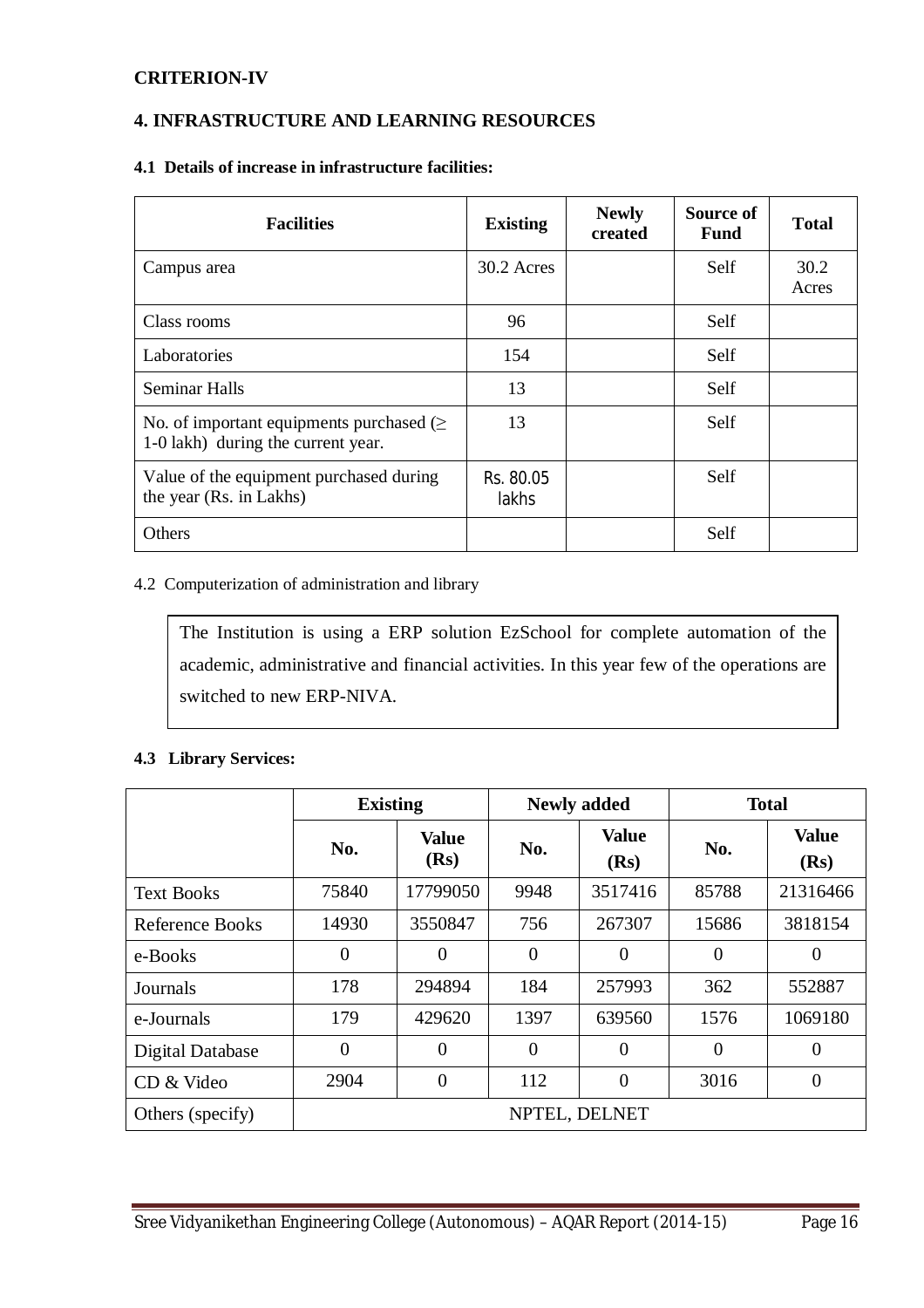4.4 Technology up gradation (overall)

|          | <b>Total</b><br><b>Computers</b> | <b>Computer</b><br>Labs  | <b>Internet</b> | <b>Browsing</b><br><b>Centres</b> | Computer<br><b>Centres</b> | <b>Office</b> | Depart-<br>ments | <b>Others</b> |
|----------|----------------------------------|--------------------------|-----------------|-----------------------------------|----------------------------|---------------|------------------|---------------|
| Existing | 1419                             | $\overline{\phantom{a}}$ | 70 mbps         | $\overline{\phantom{a}}$          | -                          |               |                  |               |
| Added    | 150                              |                          | 40 mbps         |                                   |                            |               |                  |               |
| Total    | 1569                             | $\overline{\phantom{a}}$ | 110 mbps        |                                   | -                          |               |                  |               |

4.5 Computer, Internet access, training to teachers and students and any other programme for technology up gradation (Networking, e-Governance etc.)

Computers : 1535 Internet Speed : 110 mbps Nettlinx, Hyderabad (30 Mbps, 1:1); BSNL VOBB (80 Mbps) e-Journals : 225 (IEEE-ASPP-145; ASCE-34; Springer(ME)-46) NPTEL are provided for faculty and students.

4.6 Amount spent on maintenance in lakhs :

 i) ICT ii) Campus Infrastructure and facilities iii) Equipments iv) Others **Total :**  Rs. 11.22 lakhs Rs. 168.99 lakhs Rs. 325.40 lakhs Rs. 297.3 lakhs Rs. 4046.57 lakhs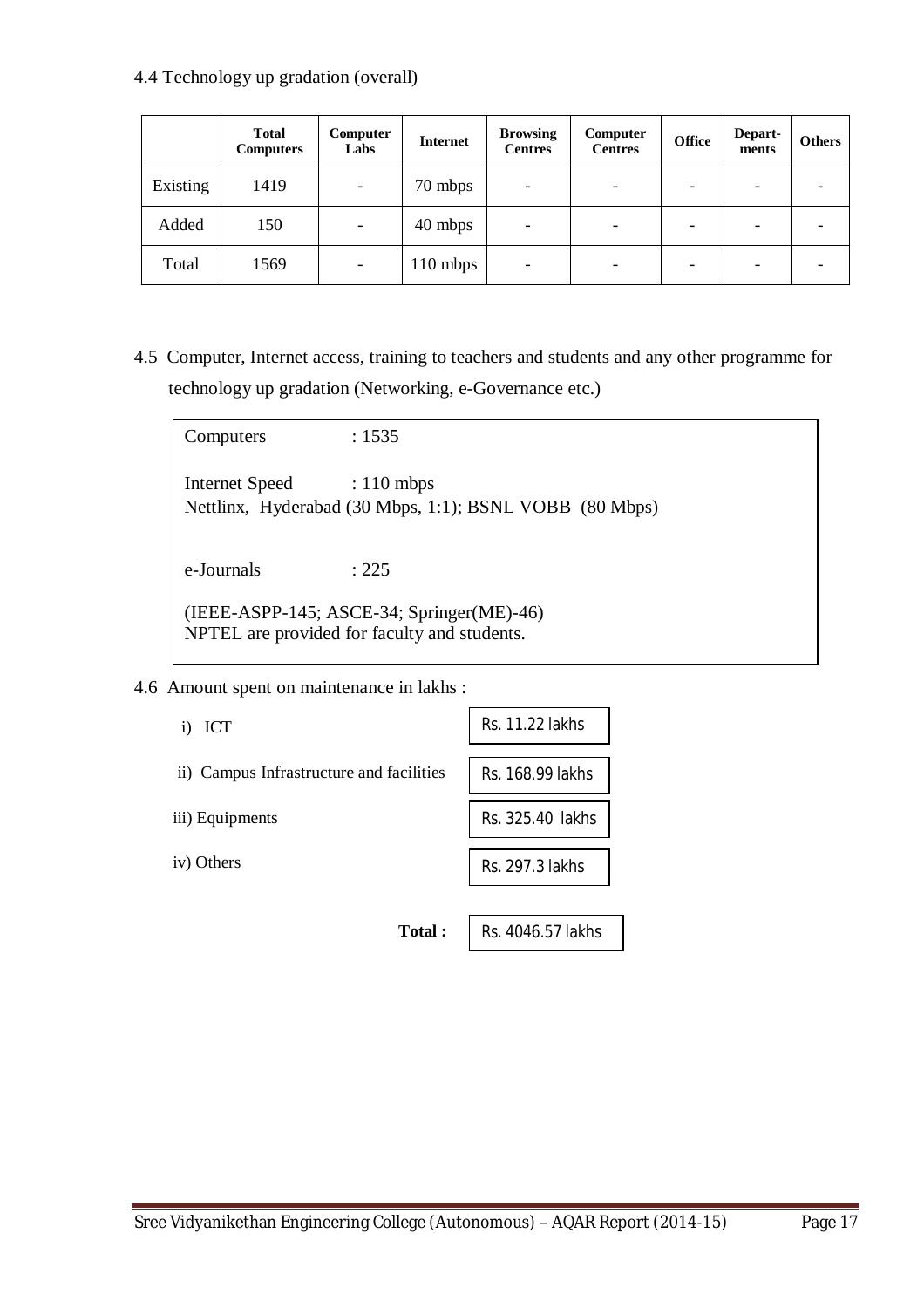# **CRITERION – V**

# **5. STUDENT SUPPORT AND PROGRESSION**

5.1 Contribution of IQAC in enhancing awareness about Student Support Services

The IQAC regularly in its meetings plan and review the quality of services offered in

- $\triangleright$  In house training
- $\triangleright$  Training in Communication skills from I Year
- $\triangleright$  Training on life skills through finishing school.

5.2 Efforts made by the institution for tracking the progression

The Institution monitors the progression of students through

- $\triangleright$  Continuous evaluation system
- $\triangleright$  Diagnostic tests
- $\triangleright$  Formative assessments
- $\triangleright$  communicating performance evaluation of students as progress reports to parents periodically

5.3 (a) Total Number of students

| TTM<br>UU | PG  | Ph. D. | <b>Others</b>            |
|-----------|-----|--------|--------------------------|
| 4808      | 500 | -      | $\overline{\phantom{0}}$ |

- (b) No. of students outside the state
- (c) No. of international students



| $\rm No$ | %                |     | %       |             |
|----------|------------------|-----|---------|-------------|
|          | 28<br>61<br>∪.∠∪ | Men | u<br>ັ້ | W.<br>'omen |

| <b>Last Year</b>        |  |  |              |                                        |              |      | <b>This Year</b> |      |                                                          |              |
|-------------------------|--|--|--------------|----------------------------------------|--------------|------|------------------|------|----------------------------------------------------------|--------------|
| General   SC   ST   OBC |  |  |              | <b>Physically</b><br><b>Challenged</b> | <b>Total</b> |      |                  |      | General  SC   ST   OBC   Physically<br><b>Challenged</b> | <b>Total</b> |
| 2033                    |  |  | 472 143 1717 | $\overline{a}$                         | 4365         | 2525 | $557$ 172        | 2054 |                                                          | 5308         |

| Demand ratio | Dropout % Nil |  |
|--------------|---------------|--|
|--------------|---------------|--|

Sree Vidyanikethan Engineering College (Autonomous) – AQAR Report (2014-15) Page 18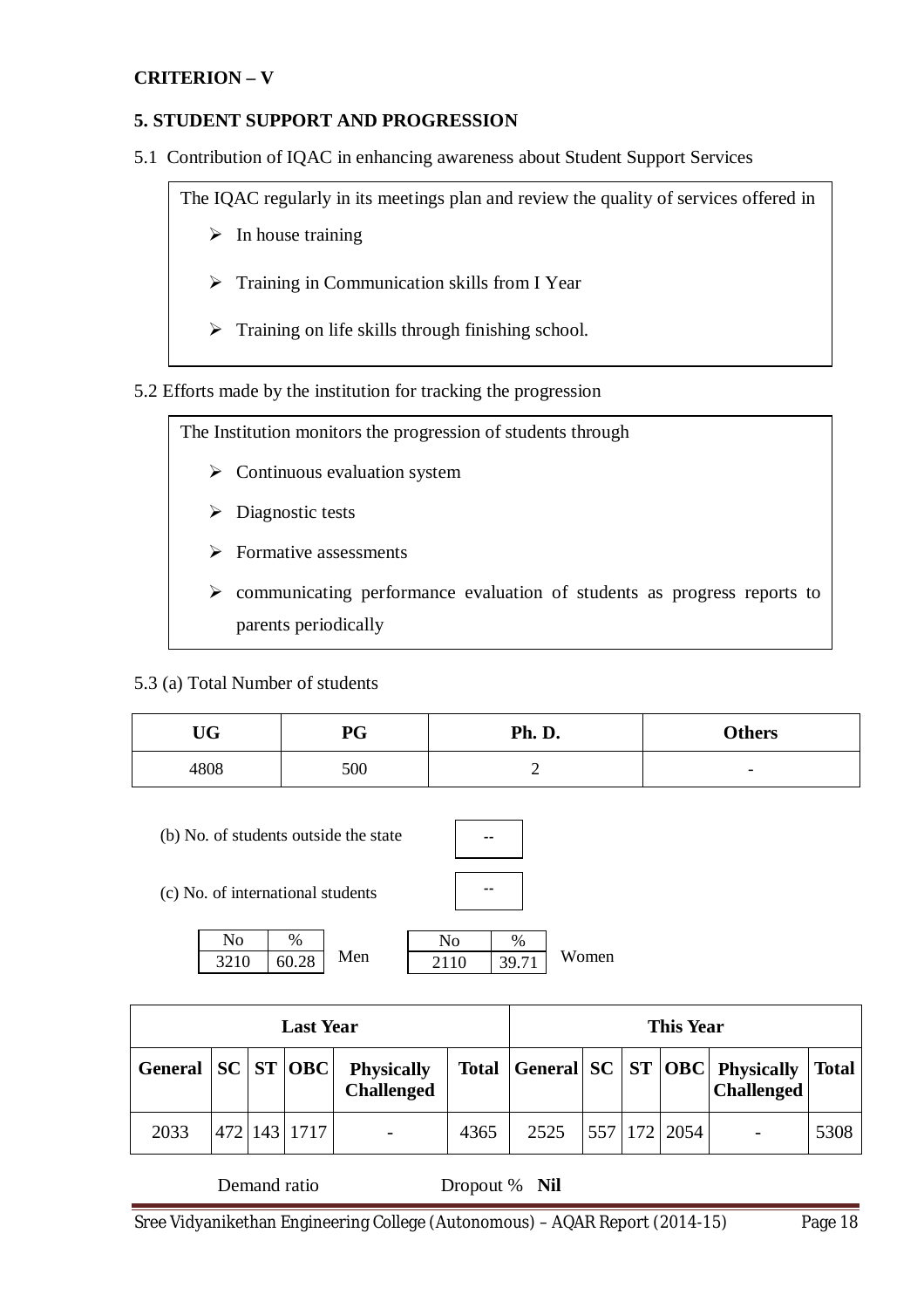- 5.4 Details of student support mechanism for coaching for competitive examinations (If any)
	- $\triangleright$  The Library has provision for back volumes. Also, a good number of general books on literature and books useful for various competitive examinations are available in the library.
	- Many of the UG and PG students have cleared GATE/GRE/ TOFEL/Central/State Competitive examinations and are pursuing higher education and careers in India and abroad

|             | No. of students beneficiaries                       | 126         |                 |                 |
|-------------|-----------------------------------------------------|-------------|-----------------|-----------------|
|             | 5.5 No. of students qualified in these examinations |             |                 |                 |
| <b>NET</b>  | SET/SLET                                            | <b>GATE</b> | $'$ 118 $\vert$ | 8<br><b>CAT</b> |
| IAS/IPS etc | State PSC                                           | <b>UPSC</b> |                 | Others          |

5.6 Details of student counselling and career guidance

The mentor-mentee system facilitates the counseling of all the students in academic and personal issues. Also teacher provide career guidance during counseling.

No. of students benefitted

393

# **5.7 Details of campus placement**

|                                       | On campus                          |                                     | <b>Off Campus</b>         |
|---------------------------------------|------------------------------------|-------------------------------------|---------------------------|
| Number of<br>Organizations<br>Visited | Number of Students<br>Participated | Number of<br><b>Students Placed</b> | Number of Students Placed |
| 25                                    | 938                                | 393                                 |                           |

# **5.8 Details of gender sensitization programmes**

The Institution organizes programmes related to gender equity to sensitize the students and faculty. Special sessions on gender equality are also conducted. Gender equity is ensured by implementing the G.O's issued by the Government of Andhra Pradesh. The campus is characterized by cultural, racial, and gender diversity among faculty, staff, and students supported by practices and programs that embody the ideals of an open and democratic society.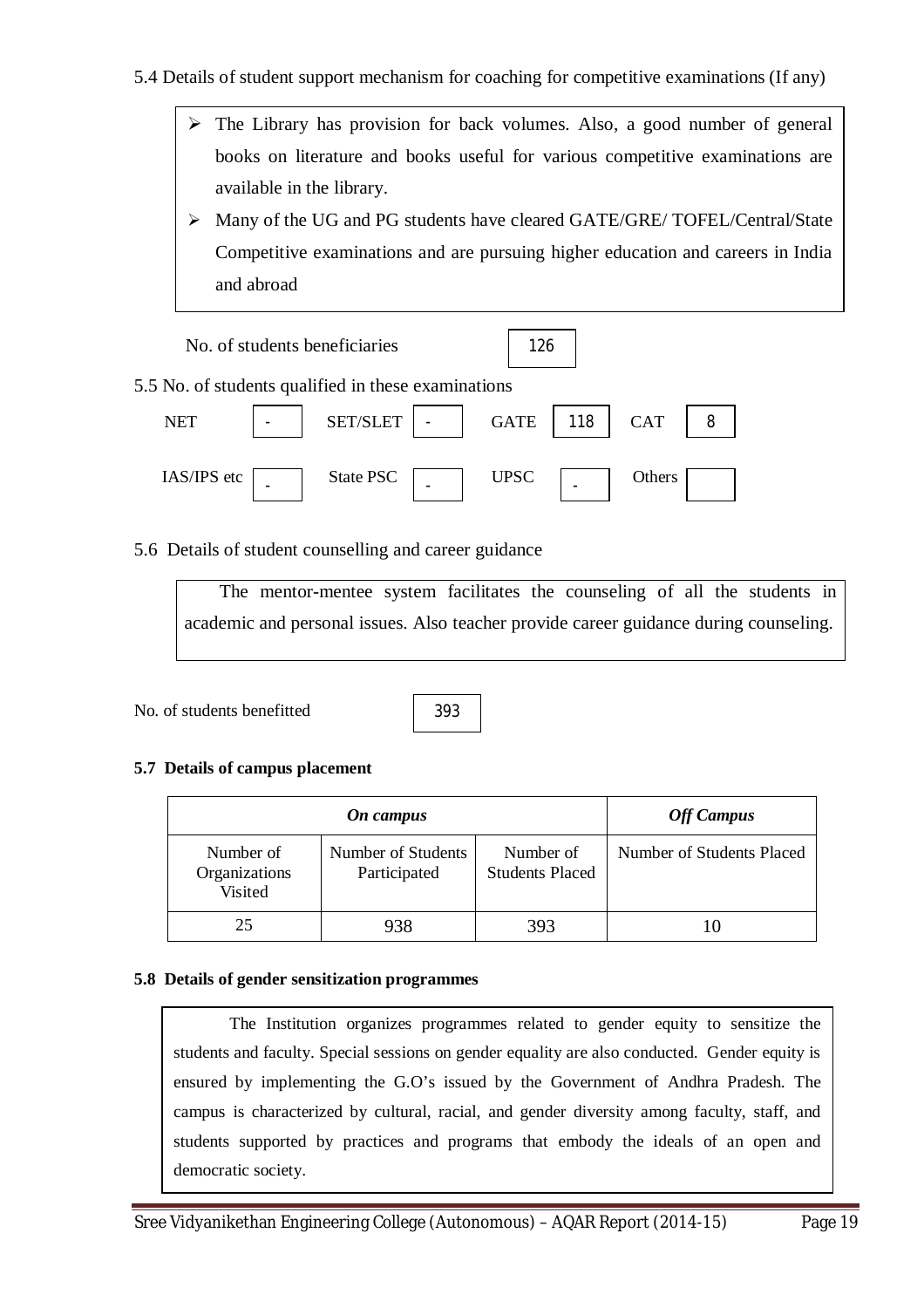# **5.9 Students Activities**

5.9.1 No. of students participated in Sports, Games and other events

| State/ University level                                                          | 8   | National level | International level |  |
|----------------------------------------------------------------------------------|-----|----------------|---------------------|--|
| No. of students participated in cultural events                                  |     |                |                     |  |
| State/ University level                                                          | 105 | National level | International level |  |
| 5.9.2<br>No. of medals /awards won by students in Sports, Games and other events |     |                |                     |  |
| Sports: State/University level                                                   |     | National level | International level |  |
| Cultural: State/ University level                                                |     | National level | International level |  |

# **5.10 Scholarships and Financial Support**

|                                                                        | Number of<br>students | Amount<br>(Rs.) |
|------------------------------------------------------------------------|-----------------------|-----------------|
| Financial support from institution                                     | 193                   | 23,78,725       |
| Financial support from government                                      | 3644                  | 12, 13, 80, 300 |
| Financial support from other sources                                   | 58                    | 55,68,000       |
| Number of students who received International<br>National recognitions |                       |                 |

#### 5.11 Student organised / initiatives



5.12 No. of social initiatives undertaken by the students

5.13 Major grievances of students (if any) redressed: Nil

6 (Through Technical Associations)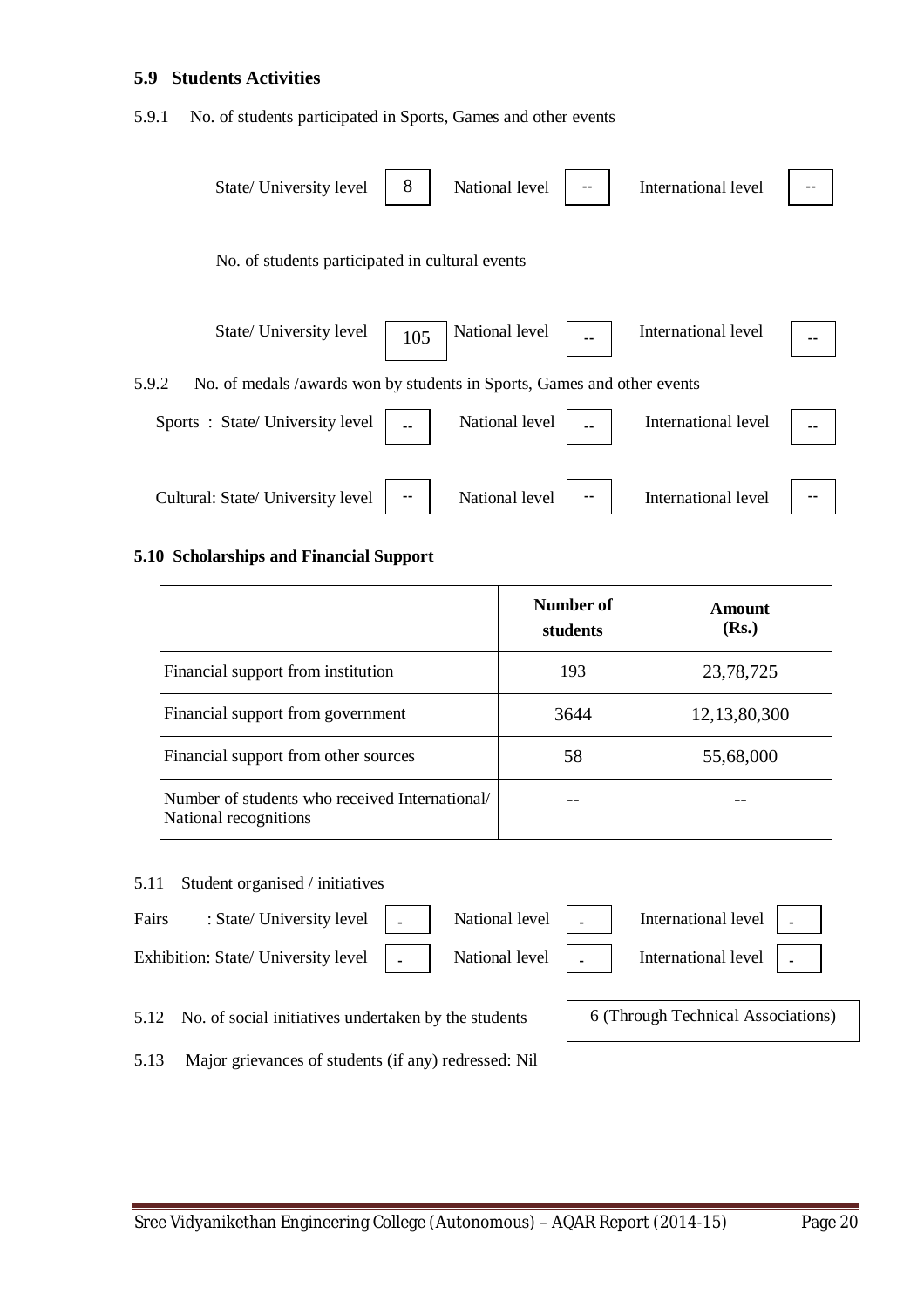# **CRITERION – VI**

# **6. GOVERNANCE, LEADERSHIP AND MANAGEMENT**

6.1 State the Vision and Mission of the institution

**Vision:**To be one of the Nations's premier Engineering Colleges by achieving the highest order of excellence in Teaching and Research.

**Mission:** Through multidimensional excellence, we value intellectual curiosity, pursuit of knowledge building and dissemination, academic freedom and integrity to enable the students to realize their potential. We promote technical mastery of Progressive Technologies, understanding their ramifications in the future society and nurture the next generation of skilled professionals to compete in an increasingly complex world, which requires practical and critical understanding of all aspects.

6.2 Does the Institution has a management Information System

Yes, the Institution is using an ERP solution called EzSchool for automation. Also a new ERP solution is developed and implemented phase-wise.

6.3 Quality improvement strategies adopted by the institution for each of the following:

6.3.1 Curriculum Development

The Vision and Mission of the Department defined based on the Vision and Mission of the Institution forms the basis for establishing PEOs and POs of the program. These form the indicators for the development of the program curriculum.

The Chairman, BOS initiates the process of curriculum design, development and update. The stakeholders of the program - students, parents, alumni, teachers, apex agencies, employers and industry inputs are collected and documented. The data is discussed in meeting of internal experts of the BOS to evolve the necessary inputs for the design of program curriculum.

Draft course content is prepared by individual faculty experts and is reviewed by the group coordinators. These are discussed and reviewed by external experts of reputed Institutions such as NIT's and IITs. The necessary suggestions are incorporated and the draft course content is made ready.

The syllabi, teaching-learning activities, faculty development, student development and research activities are all put up as the agenda for the meeting of BOS. The external experts in the BOS also peruse and suggest for the design and development of program curriculum. The approved curriculum of BOS is put up for the discussion and approval of the academic council. It is then proposed for approval in the Governing Body meeting. The approved program curriculum is implemented for the program by the Department.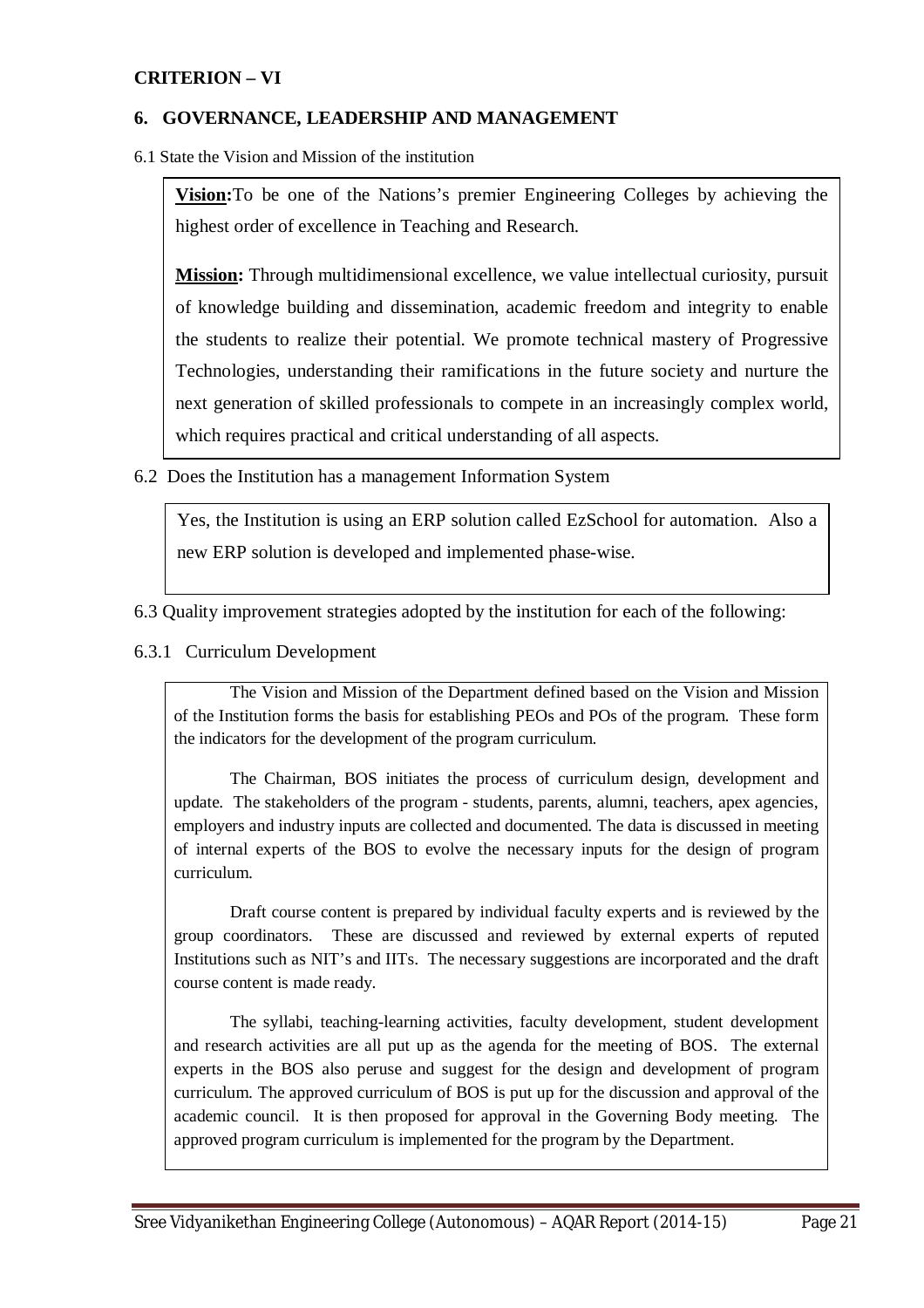# **Teaching**

The practices established are sustained thorugh :

- Recruiting faculty and encourage them for continuing education for qualification and skills upgradation.
- $\triangleright$  Motivating aculty to undertake research and consultancy for quality outputs and internal revenue generation.
- Developing a culture of pedagogy that leads to demonstrable student learning.
- $\triangleright$  Train all the faculty to current pedagogical approaches and introduce State-Of-The-Art technologies in teaching and learning.
- $\triangleright$  Increasing financial support and provide leave facilities for the faculty to upgrade qualifications, attend seminars and conferences, undergo pedagogical training and interact with academic peers and keep abreast with the emerging trends in Engineering and Technology.
- $\triangleright$  Retaining the faculty by encouraging them through facilities and incentives for outstanding performance.

# **Learning:**

- $\triangleright$  Self-learning
- $\triangleright$  Project based learning

# **6.3.3 Examination and Evaluation**

- $\triangleright$  Continuous evaluation
- $\triangleright$  Diagnostic tests
- $\triangleright$  Formative tests
- $\triangleright$  Summative tests
- $\triangleright$  Assignments
- $\triangleright$  Internal and external evaluation

# **6.3.4 Research and Development**

- $\triangleright$  Guidance through research mentoring committees
- **Formation of Research clusters**
- $\triangleright$  Research talk in inter-disciplinary areas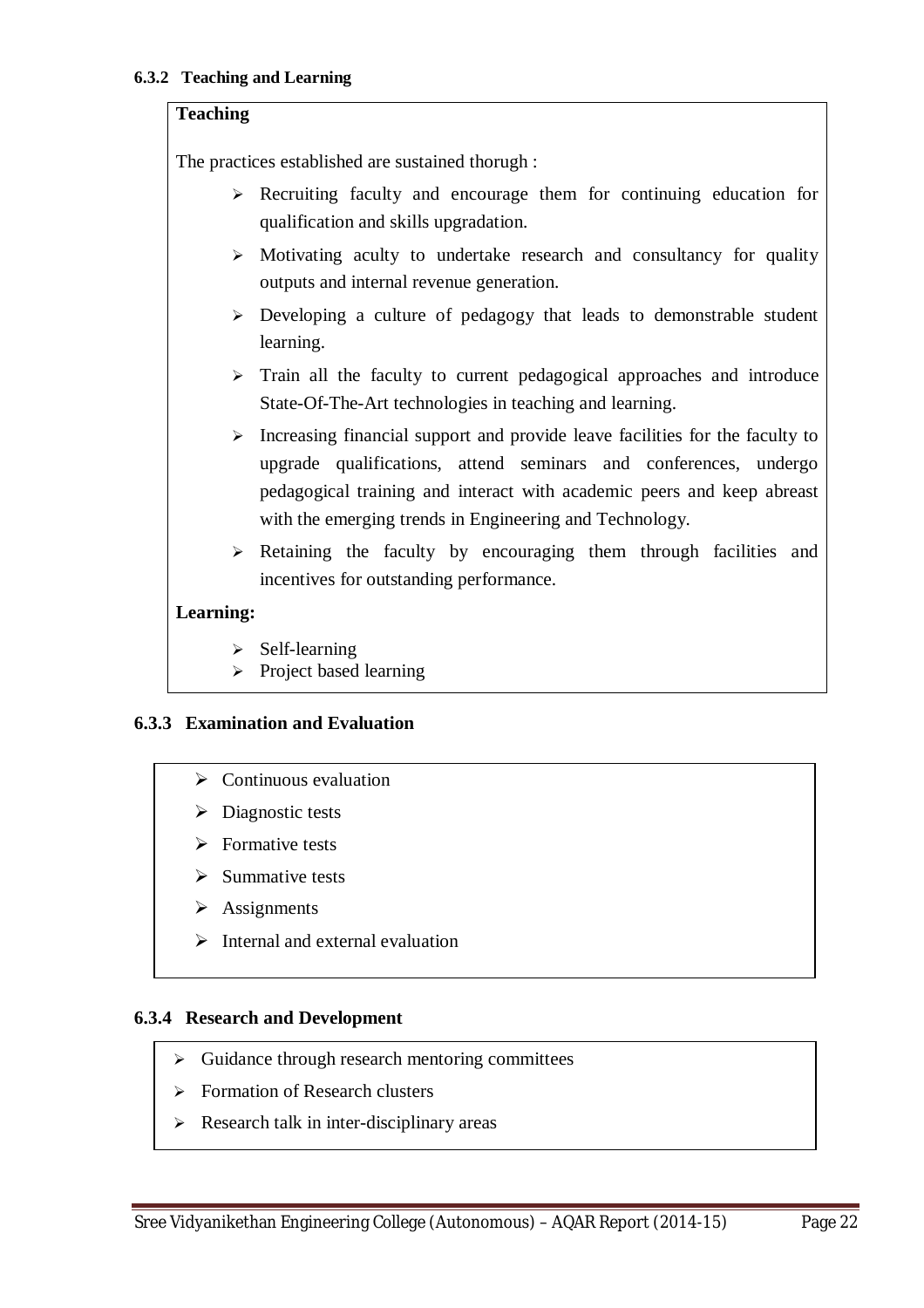# **6.3.5 Library, ICT and physical infrastructure / instrumentation**

- $\triangleright$  Modern library under construction
- $\triangleright$  Establishment of smart class rooms
- > Modern equipment and software for research.

# **6.3.6 Human Resource Management**

- a) Before commencement of every academic year the faculty and staff requirements are assessed and the vacancies are advertised in leading dailies besides placing the same in the Institution's website. Duly constituted selection committees recruit the faculty and staff.
- b) The faculty and staff requirements are assessed based on the workload as per the AICTE norms.
- c) The Institution encourages fresh post graduates and doctorates who have passion for teaching. However, faculty and staff with previous experience in other Institutions are given weight age in the selections in deserving cases.

# **6.3.7 Faculty and Staff recruitment**

- $\triangleright$  Wide Publicity in Newspares
- $\triangleright$  Web Notifications
- $\triangleright$  Recruitment through expert selection committees
- $\triangleright$  Process includes demonstration and interviews

# **6.3.8 Industry Interaction / Collaboration**

- Tata Consultancy Services, East Mumbai
- Wipro Technologies, Bangalore
- > IBM, Bangalore
- $\triangleright$  Infosys, Bangalore
- The State Of Andhra Pradesh For Implementation Of TEQIP II Project
- CII Confederation Of Indian Industry
- $\triangleright$  APSSDC
- Satyavani Projects And Consultants Pvt. Limited, Hyderabad
- $\triangleright$  My Home Constructions (P) Limited, Hyderabad
- Ravands Controls, Tirupathi, Andhra Pradesh, India.
- Dexterous Technologies, Nashik
- $\triangleright$  Civil-Aid Technoclinic Private Limited, Bangalore
- Ramp Information Technology Inc, Secunderabad
- Comp-India Infotech Pvt.Ltd
- $\triangleright$  Innovative Development Solutions, Bangalore
- $\triangleright$  Indian School Of Business, Hyderabad & Andhra Pradesh Society For Knowledge Networks For Technology Entrepreneurship Program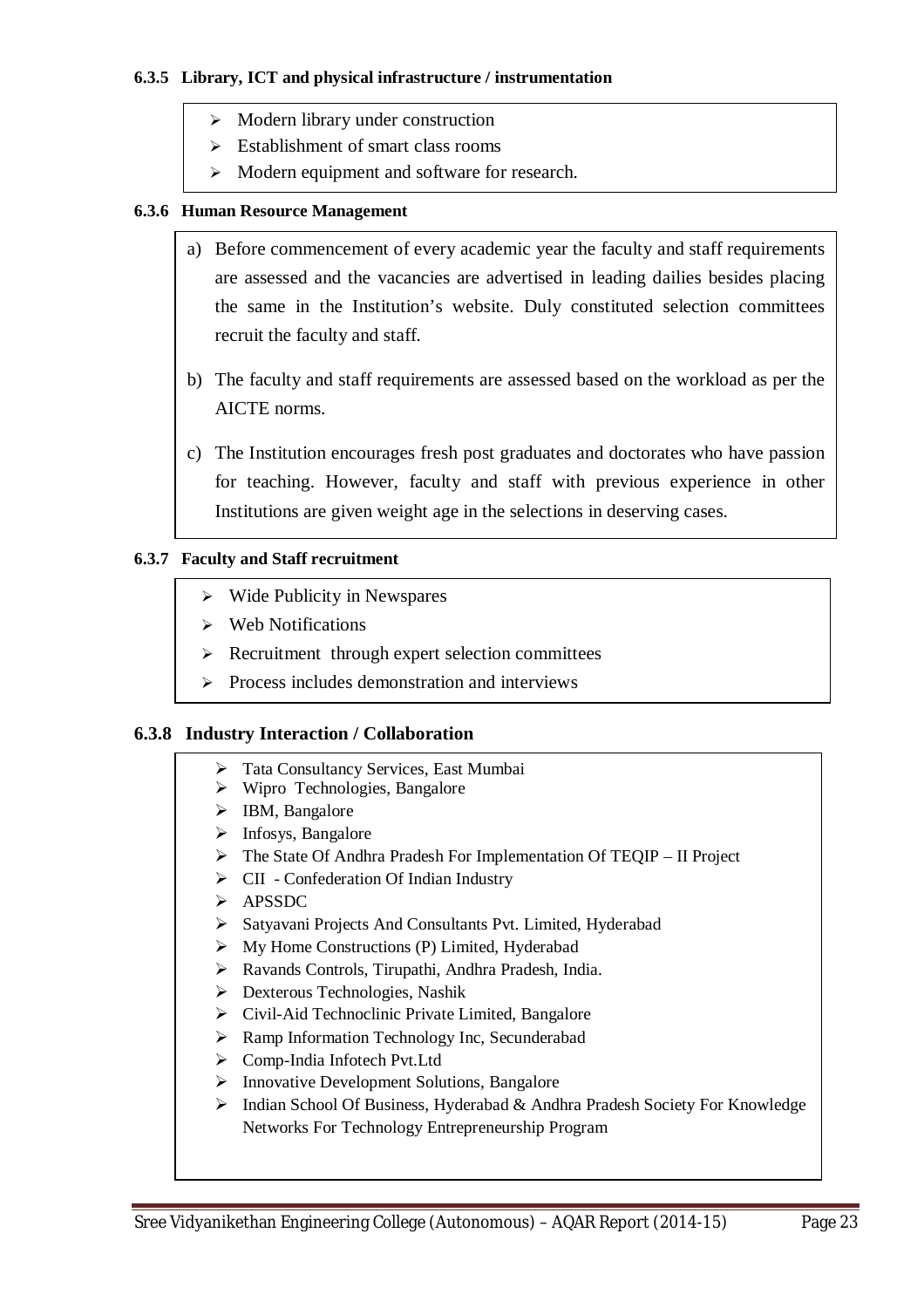# **6.3.9 Admission of Students**

The institution has an active website (www.vidyanikethan.edu) which is updated regularly and all the details of the institution are placed on the website. In addition, wide publicity is given through news papers (regional and national) about the admissions and related matters.

All admissions into all courses of study offered are strictly made as per the guidelines of APSCHE with due weightage to meritocracy.

# **6.4 Welfare schemes for**

| <b>Teaching</b> | $\checkmark$ Group Insurance Policy                                                                                                                     |
|-----------------|---------------------------------------------------------------------------------------------------------------------------------------------------------|
| Non teaching    | $\checkmark$ 50% of fee waives in campus for employee of<br>SVEC.                                                                                       |
| <b>Students</b> | $\checkmark$ Student Welfare Fund for fee waivers and<br>concession.<br>$\checkmark$ One way travel allowance for attending<br>conferences & workshops. |

6.5 Total corpus fund generated

Rs. 80.50 lakhs

6.6 Whether annual financial audit has been done Yes

6.7 Whether Academic and Administrative Audit (AAA) has been done?

| <b>Audit Type</b> | <b>External</b> |               | <b>Internal</b> |                  |
|-------------------|-----------------|---------------|-----------------|------------------|
|                   | Yes/No          | <b>Agency</b> | Yes/No          | <b>Authority</b> |
| Academic          |                 |               | Yes             | <b>SVEC</b>      |
| Administrative    |                 |               | Yes             | <b>SVEC</b>      |

 $N<sub>0</sub>$ 

6.8 Does the University/ Autonomous College declares results within 30 days?

| For UG Programmes | Yes $\vert \checkmark \vert$ No $\vert$ |
|-------------------|-----------------------------------------|
| For PG Programmes | Yes $\vert \checkmark \vert$<br>No      |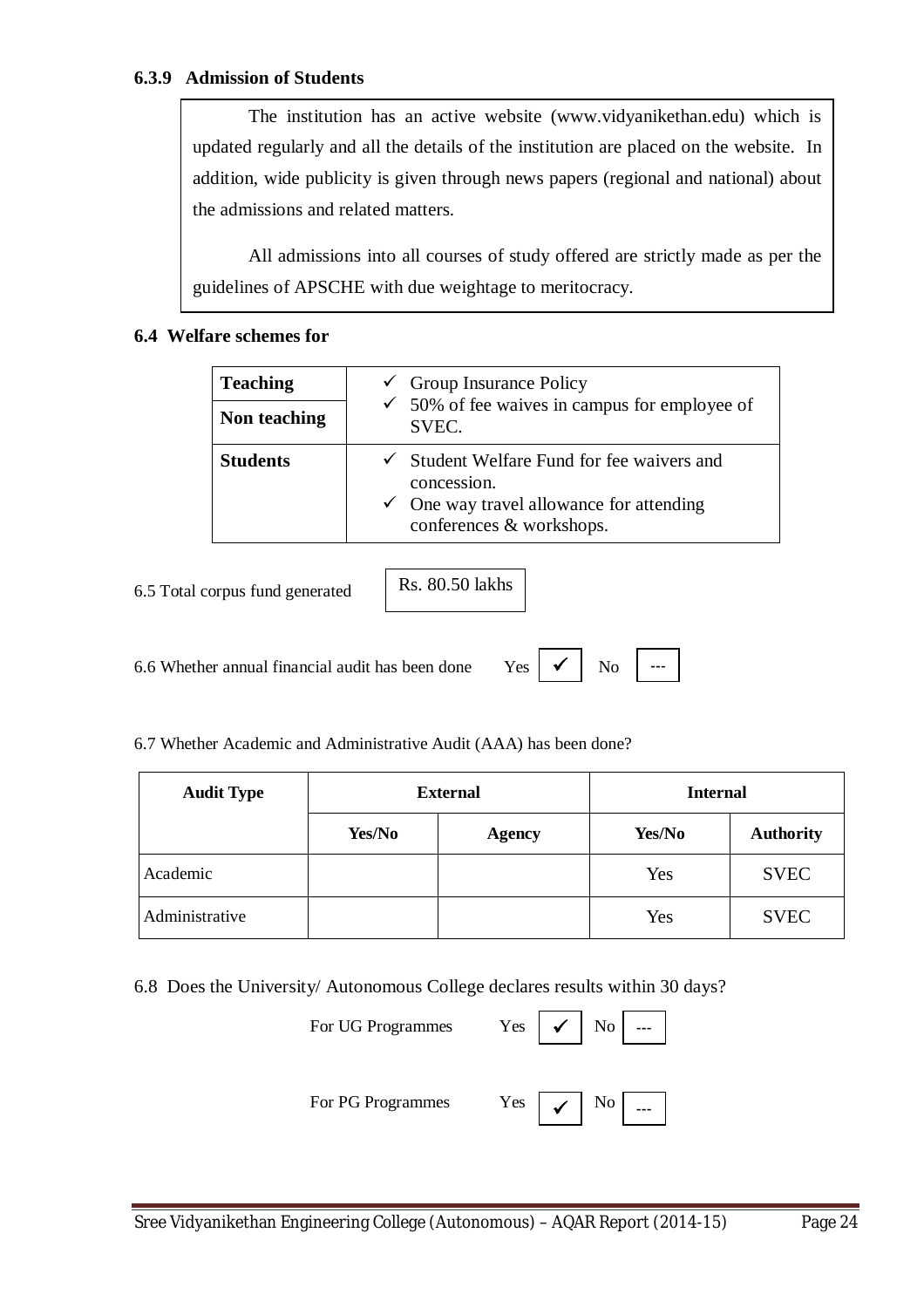- $\triangleright$  Revaluation
- $\triangleright$  Recounting
- > Grading System
- $\triangleright$  External Evaluation
- $\triangleright$  Early publication of results online

6.10 What efforts are made by the University to promote autonomy in the affiliated/constituent colleges?

Not Applicable

6.11 Activities and support from the Alumni Association

Alumni contributions :

- $\triangleright$  mentoring the students of the Institution.
- $\triangleright$  feedback on Program Educational Objectives and Program Outcomes
- $\geq$  feedback on facilities.
- $\triangleright$  Network for student placements and internships
- $\triangleright$  participation in Board of Studies for curriculum development

6.12 Activities and support from the Parent – Teacher Association

- $\triangleright$  Feedback on facilities
- $\triangleright$  Feedback on student progression
- $\triangleright$  Inputs on student and parent aspirations

6.13 Development programmes for support staff

- $\triangleright$  Staff Development programs in skills and communications
- 6.14 Initiatives taken by the institution to make the campus eco-friendly
	- $\triangleright$  The Institution is practicing some of the eco-friendly process such as rain water harvesting by providing sinks in various places on the campus.
	- $\triangleright$  The recycled water from the Sewage treatment plant is used for watering the trees and lawns on the campus.
	- $\triangleright$  Periodic Energy audit
	- $\triangleright$  Proposals for roof top solar power plants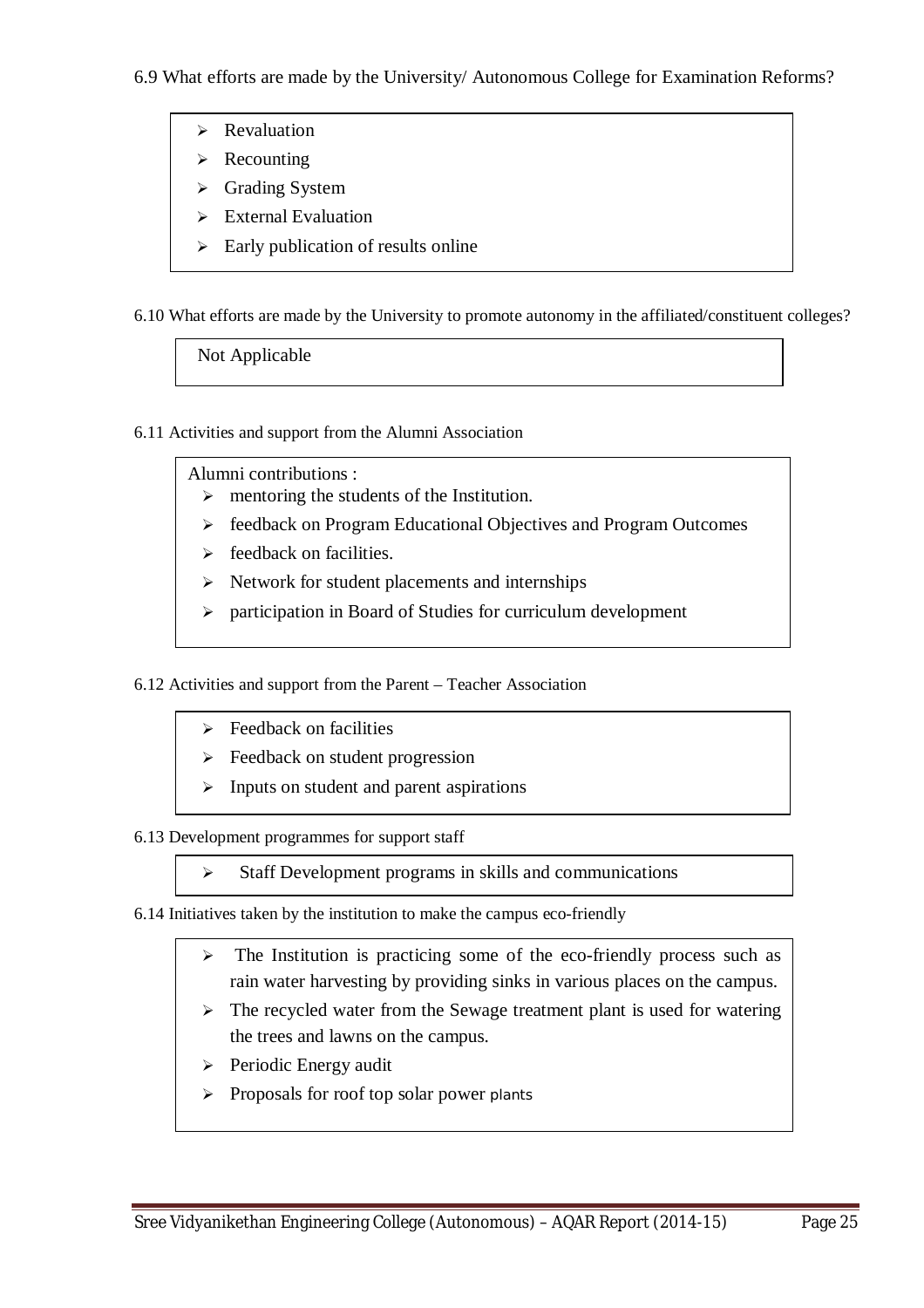# **CRITERION – VII**

# **7. INNOVATIONS AND BEST PRACTICES**

# **7.1 Innovations introduced during this academic year which have created a positive impact on the functioning of the institution. Give details.**

- $\triangleright$  Outcome based education
- $\triangleright$  Evaluation using Blooms taxonomy.
- 7.2 Provide the Action Taken Report (ATR) based on the plan of action decided upon at the beginning of the year

# **7.3 Give two Best Practices of the institution** *(please see the format in the NAAC Self-study Manuals)*

---

- 1. Orientation classes are conducted before the commencement of the programme to raise the level of understanding.
- 2. Slow and advanced learners are identified through internal exams. Remedial classes are conducted for slow learners.
- 3. Subjects are allotted to faculty members based on their preferences before the commencement of the instruction.
- 4. Lesson plans are prepared by the faculty in accordance with the syllabus.
- 5. Teachers' performance is evaluated by the students through feedback. The feedback is analyzed and the faculty members are advised by the Head of the Department to improve their teaching skills, wherever necessary.

# *\*Provide the details in annexure (annexure need to be numbered as i, ii,iii)*

7.4 Contribution to environmental awareness / protection

The NSS unit of the Institution conducts events like preservation of biodiversity and awareness on hazards in environmental pollution, which promotes sustained community development.

 $\mid$  No  $\mid \checkmark$ 

7.5 Whether environmental audit was conducted?  $Yes$   $\Box$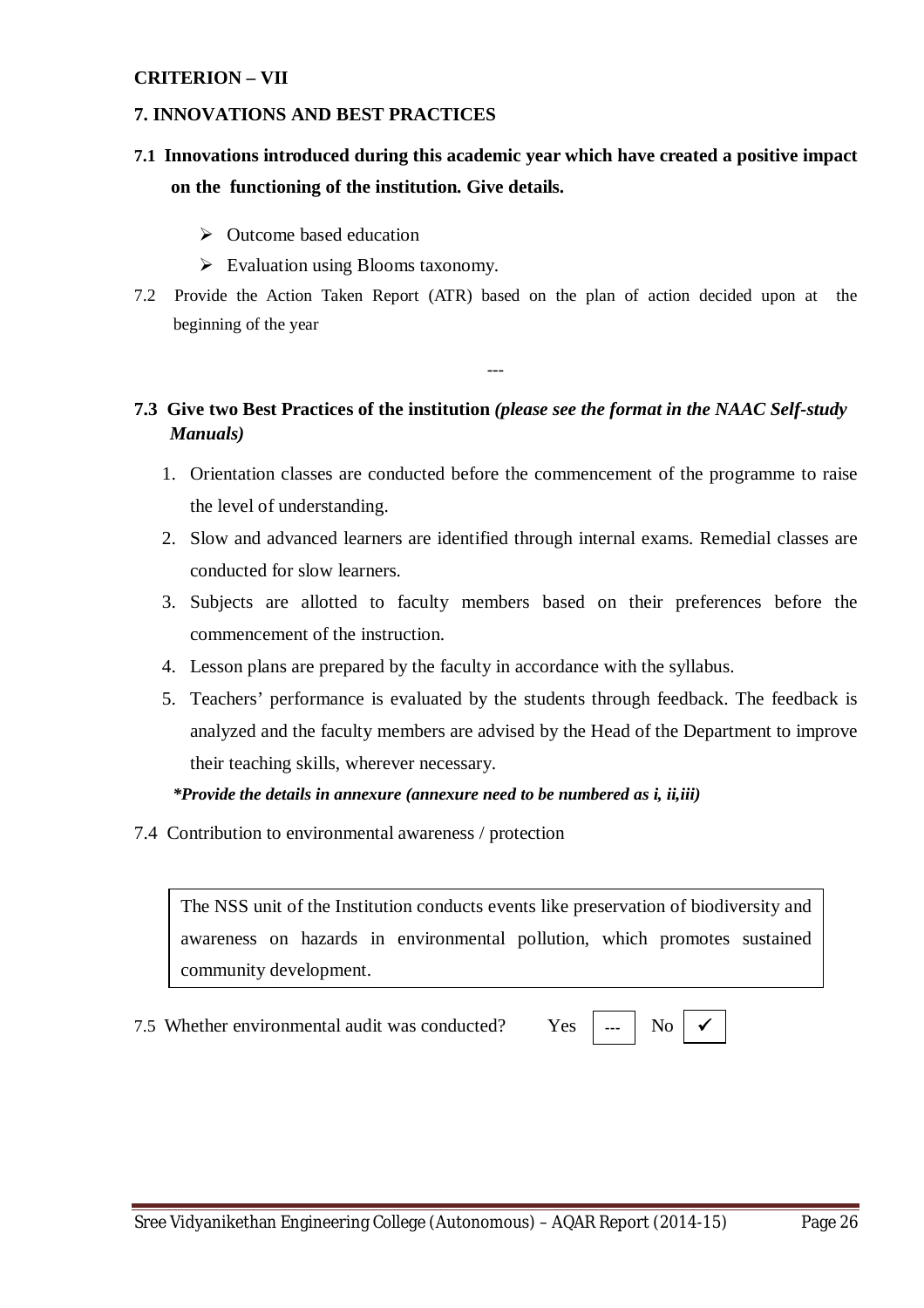7.6 Any other relevant information the institution wishes to add. (for example SWOT Analysis)

# **SWOT Analysis**

# **Strengths:**

- Conferment of Autonomy by University Grants Commission (UGC), New Delhi
- $\triangleright$  Accreditation of Programs by NBA, New Delhi
- Permanent Affiliation accorded by JNTUA, Anantapur
- $\triangleright$  Accreditation of the college with a top Grade 'A' by National Assessment and Accreditation Council (NAAC)
- $\triangleright$  Included in the list of colleges under 2(f) and 12 (B) of UGC Act 1956
- Successful implementation of TEQIP-II (Technical Education Quality Improvement Programme) grant of Rs. 4 Crores under Sub Component 1.1: Strengthening Institutions to improve learning outcomes and employability of graduates.
- $\triangleright$  Implementing good governance guidelines in line with the TEQIP good practice guide for governing bodies
- External Statutory Audits and mentoring exercises were conducted to assess and direct the implementation and quality of the activities envisaged by the Institution
- $\triangleright$  Through comprehensive institutional training development plan all the members of faculty and staff are trained to enhanced competence in domain and relevant functional areas
- $\triangleright$  Proactive Management with transparency and decentralization of academic administration.
- $\triangleright$  Establishment of Research Centers in EEE & ECE Departments, recognized by JNTUA, Anantapur
- $\triangleright$  Wide range of programs offered in line with the Mission of the Institution.
- $\triangleright$  Include curriculum design, development and update for outcome based education.
- $\triangleright$  Enhanced interaction with national institutions and industry for faculty and student development
- $\triangleright$  Curriculum is supplemented with add-on/bridge courses, expert lectures, seminars and conferences in latest areas of Engineering and Technology.
- Live lecturers/Tutorials/Virtual Labs from IIT Madras, under Quality Enhancement of Engineering Education (QEEE) 'Direct-to-Student Programme'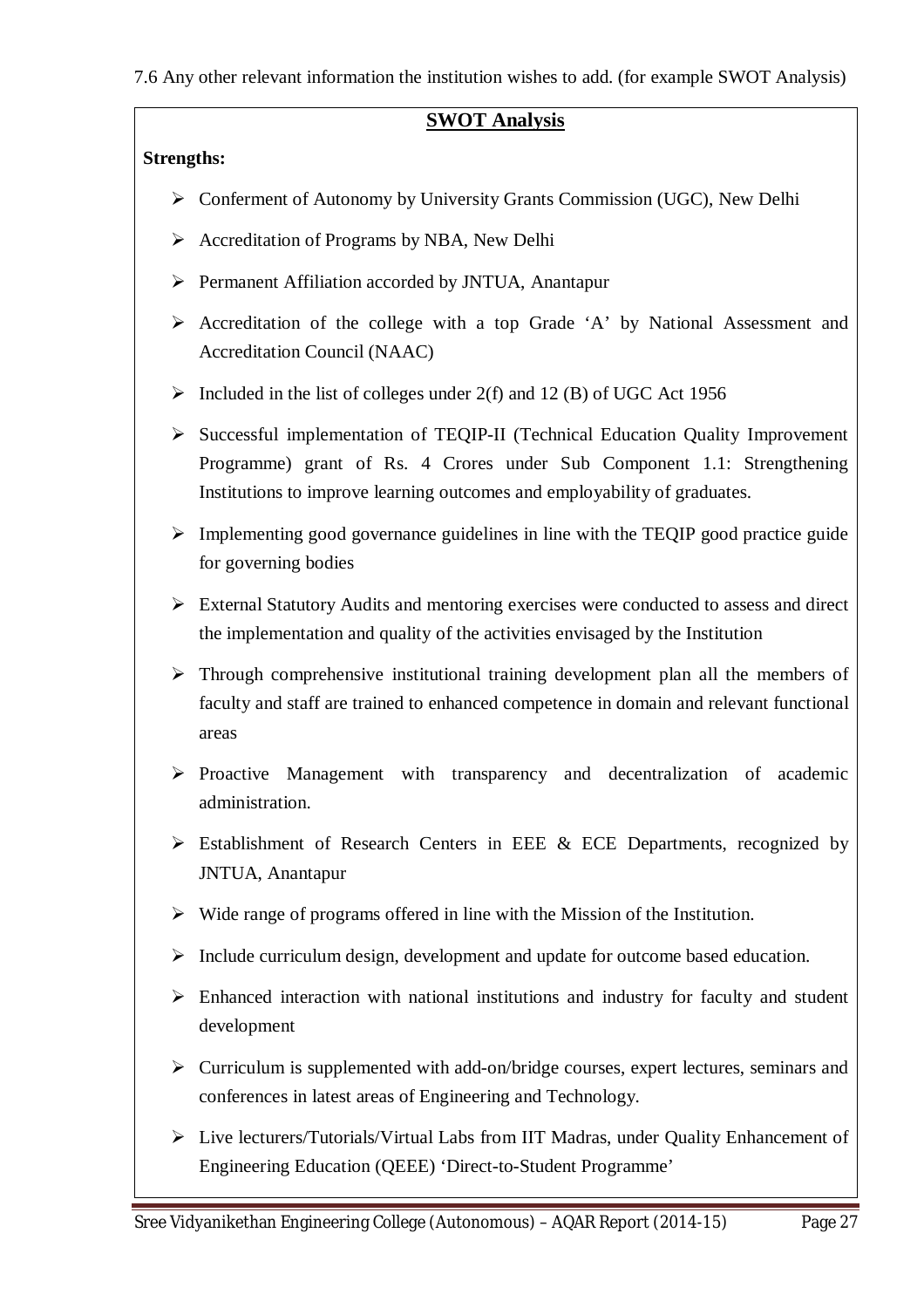- $\triangleright$  Well-planned teaching methodology and continuous evaluation of students.
- $\triangleright$  Student academic progression through tutorials, practical based learning, mini projects and courses on life skills besides remedial classes for slow learners.
- $\triangleright$  Quality intake of students.
- $\triangleright$  Students Technical Associations and chapters to provide a platform for enhancement of knowledge in latest areas of technology.
- $\triangleright$  Holistic personality development of students through various curricular, co-curricular and extracurricular activities
- $\triangleright$  Faculty recruitment through expert selection committees. Members of faculty are encouraged to upgrade their skills and qualifications by organizing Faculty Development Programs to enhance competence in domain and functional areas besides providing them leave facilities and incentives.
- $\triangleright$  To foster quality teaching, student feedback on teachers and self-appraisal of faculty is conducted every semester.
- $\triangleright$  Sprawling ambient green campus with modern infrastructure which is extremely conducive for curricular, co-curricular and extra curricular activities.
- $\triangleright$  Well equipped learning resources such as laboratories, library and computing centre.
- $\triangleright$  Networking of entire College Campus through Local Area Network.
- $\triangleright$  Uninterrupted power supply and Generators for backup facilities.
- $\triangleright$  Internet facility with bandwidth of 110 Mbps for the use of academic and administrative units.
- $\triangleright$  Automation of College administration with an ERP package NIVA.
- AICTE grant of Rs. 67.5 lakhs for laboratory development under Modernization and Removal of Obsolescence Scheme (MODROBS) and Rs. 8 lakhs for establishment of Entrepreneurship Development Cell (EDC)
- Establishment of Atmospheric Research Laboratory, implementing a DST, Government of India Project with a fund of Rs. 20 lakhs
- $\triangleright$  Sanction of DST (Department of Science and Technology) grant of Rs. 20 lakhs under FIST Programme for promotion of Research
- $\triangleright$  Provision of facilities worth Rs. 15 lakhs to support research development by Indian Nanoelectronics Users Program (INUP), IIT Bombay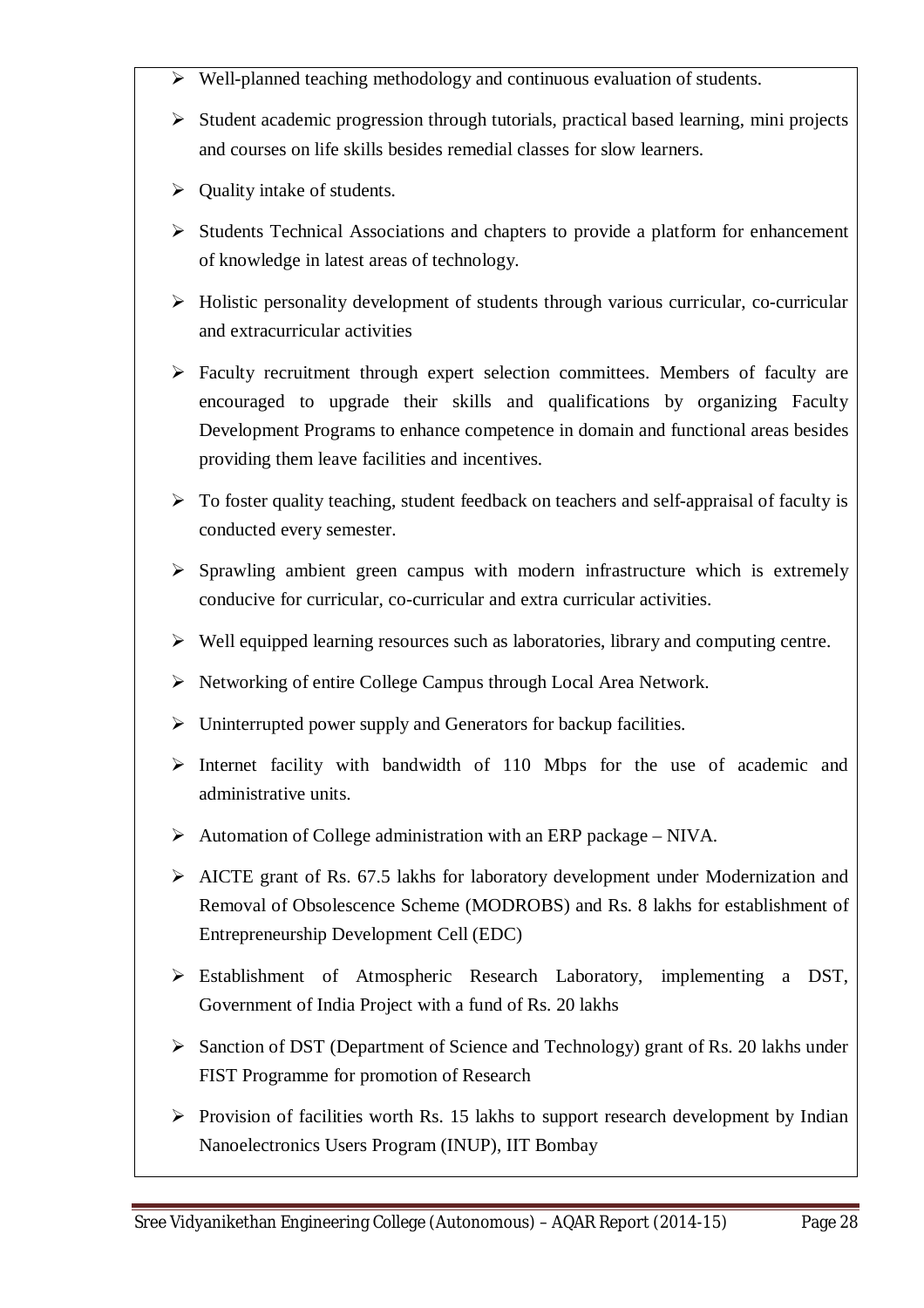|                       | Various proposals with a budget of Rs. 1.1 crores are funded by agencies like DST,<br>INUP, ISRO-RESPOND and UGC for faculty research projects                                                                          |
|-----------------------|-------------------------------------------------------------------------------------------------------------------------------------------------------------------------------------------------------------------------|
| ➤                     | Establishment of National MEMS Design Centre under the aegis of NPMASS and<br>IISc, Bangalore                                                                                                                           |
| ➤                     | Accreditation by Tata Consultancy Services (TCS) & Wipro Technologies for campus<br>placements                                                                                                                          |
| ➤                     | Vibrant Placement Activity with 90% of eligible students placed in reputed Multi<br>National Companies.                                                                                                                 |
| ➤                     | Brilliant Alumni occupying prestigious positions in India and abroad.                                                                                                                                                   |
| ➤                     | Significant placement rate of students in IT & Core Companies.                                                                                                                                                          |
|                       | Established linkages with neighboring Universities and reputed industries including<br>Multinational companies for knowledge sharing and transfer.                                                                      |
| ➤                     | MoU with IBM and establishment of IBM Center of Excellence                                                                                                                                                              |
| ➤                     | MoU with Infosys for Campus Connect Programme                                                                                                                                                                           |
| ➤                     | MoU with Confederation of Indian Industry (CII) for enhanced Industry Interaction                                                                                                                                       |
| $\blacktriangleright$ | MoU with Knowledge Incubation for Technical Education (KITE) Centre, IIT,<br>Hyderabad for faculty and students development programs                                                                                    |
| ➤                     | MoU with Andhra Pradesh State Skill Development Corporation (APSSDC) with an<br>objective of enhancing employability skills                                                                                             |
|                       | MoU with Civil-Aid Technoclinic Pvt. Ltd., My Home Constructions Pvt. Ltd.,<br>Satyavani Projects and Consultants Pvt. Ltd., and Innovative Development Solutions<br>for transfer of technology and enhanced placements |
| ➤                     | Organizing Technology Entrepreneurship Program (TEP) in collaboration with Indian<br>School of Business (ISB), Hyderabad                                                                                                |
|                       | <b>Weaknesses:</b>                                                                                                                                                                                                      |
| ➤                     | Many members of the faculty are still to acquire Doctoral Degree.                                                                                                                                                       |
| ➤                     | Research endeavors and consultancy is to be enhanced.                                                                                                                                                                   |
| ➤                     | Interaction with industry needs to be strengthened.                                                                                                                                                                     |
|                       | Paucity of funds for establishing advanced laboratories for research and consultancy.                                                                                                                                   |

> Less entrepreneurial acumen among students owing to their rural background.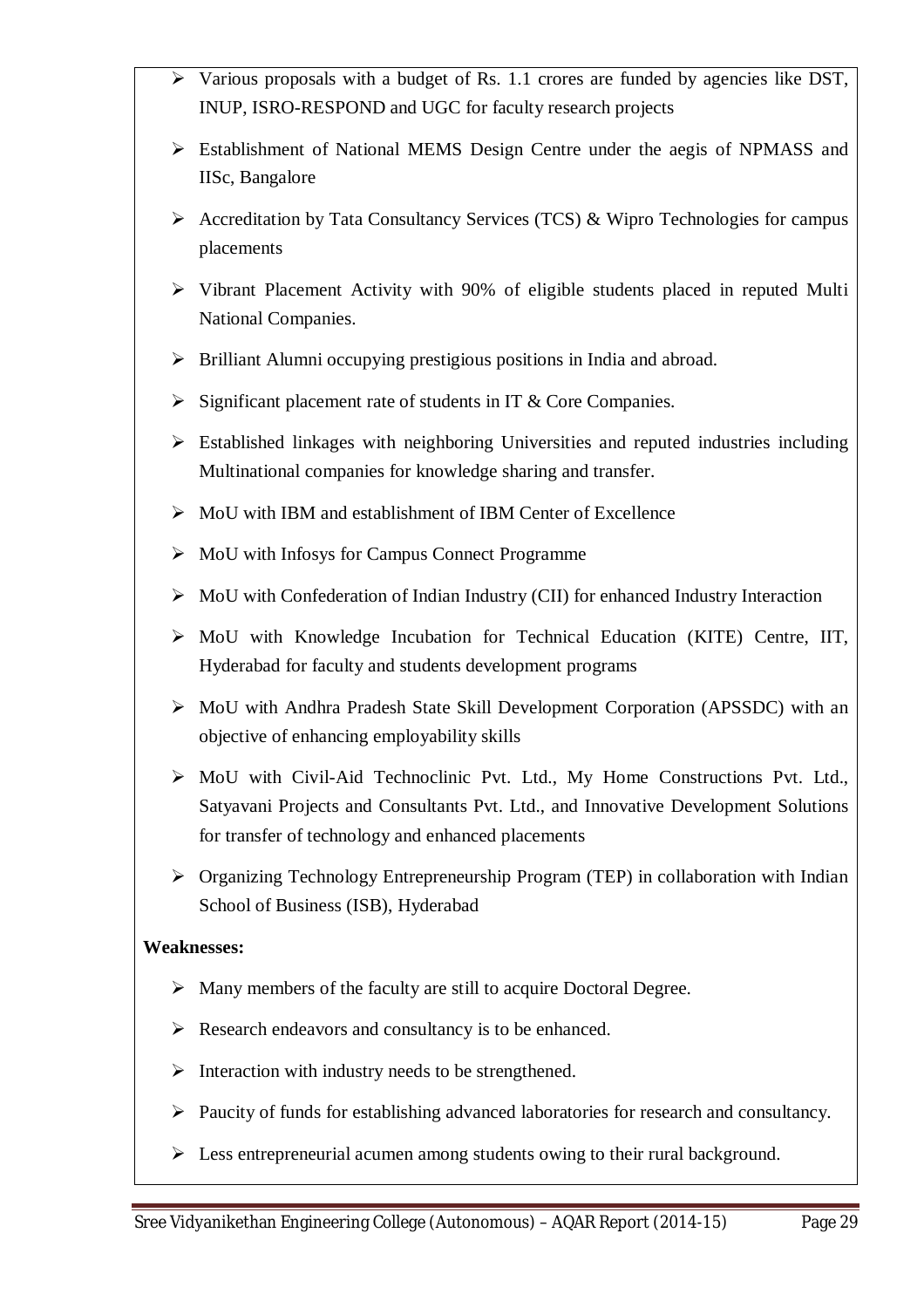# **Opportunities:**

- **Effective Governance and Leadership**
- $\triangleright$  Offer new demand driven inter-disciplinary post graduate programs in emerging technologies.
- $\triangleright$  Offer more number of doctoral programs through University recognized Research Centers.
- $\triangleright$  Sustained interaction with industry for institution development.
- $\triangleright$  Attract and recruit more faculty from various disciplines.
- $\triangleright$  Introducing contemporary reforms into academic and administrative activities
- $\triangleright$  To modernize classrooms to make use of Information and Communication Technology.
- $\triangleright$  Upgrade the computing and internet facilities to facilitate e-learning, ICT enabled Teaching-Learning process, research and consultancy.
- $\triangleright$  Establish laboratories with sophisticated equipment and software to train students and to support post graduate programs, research and consultancy.
- $\triangleright$  Organize in-house pedagogical training, faculty development and staff training programs.
- $\triangleright$  Encourage the faculty to participate in national and international seminars/symposia.
- $\triangleright$  To enhance interaction with reputed institutes of high standards like IITs, IISc & NITs.
- Establishment of Department Research Centres and enhance consultancy activities for Internal Revenue Generation.
- $\triangleright$  Complete digitalization of Library and extending the Library services to Research Centers, Departments and Hostels.
- $\triangleright$  Through networking, interaction can be developed with National and International Agencies for knowledge resources and dissemination.
- $\triangleright$  To conduct orientation and awareness programs on entrepreneurial skills for students of our College and in neighborhood Colleges.
- $\triangleright$  Training the faculty of other small Colleges in the neighborhood besides Institutional Faculty Development.